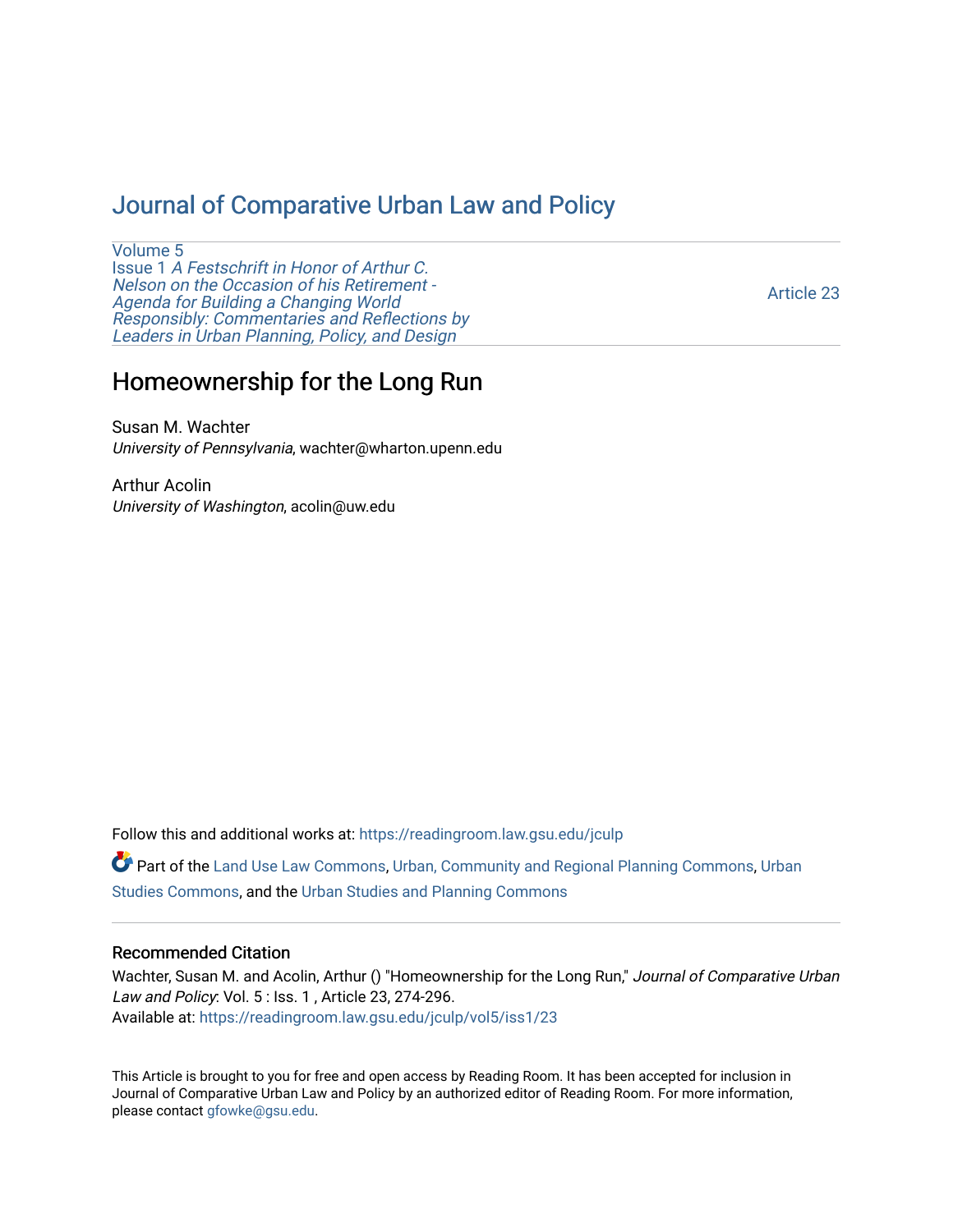# HOMEOWNERSHIP FOR THE LONG RUN

# Susan Wachter\* and Arthur Acolin†

## **ABSTRACT**

U.S. homeownership rates have largely recovered since the depths of the Great Recession, except for Black Americans. In 2019, 42 percent of Black households owned a home, compared to 73 percent of white households. Currently, about two thirds of households own their home, a rate of homeownership that has prevailed in the U.S. since mid-century. However, whether this rate can be sustained over the next decades is in question. Black and Hispanic/Latinx homeownership rates have remained far below that of the white non-Hispanic rate. In addition, the homeownership rate for younger households is now below its level prior to the 2000s housing boom and bust. In this paper, we discuss what is known about homeownership outcomes and policies: in particular, how borrowing constraints and housing affordability are impacting current homeownership outcomes; how the trajectory of homeownership rates over time from pre-Great Depression through the current period reflects lending regimes; and how future trajectories based on projected demographic trends and lending environments imply a very different future for U.S. homeownership outcomes. We also present policy interventions that could help to change the course of these trends and support sustainable access to homeownership.

# **INTRODUCTION**

During the  $20<sup>th</sup>$  century, the U.S. transformed from a nation of renters to a nation of homeowners. Homeownership became accessible for most and associated with achieving the American Dream (McCabe 2016; Goodman and Mayer 2018). Can this access to homeownership for the long term be sustained over the coming decades?

The first two decades of the  $21<sup>st</sup>$  century have raised concerns as to whether such access to homeownership is sustainable for the long run. The financial crisis, which originated in lending policies in the first of these decades caused 8 million households to lose their homes to foreclosure (Levitin and Wachter 2020) before recovery and the onset of the Pandemic in 2019. While white homeownership rates

<sup>\*</sup> Albert Sussman Professor of Real Estate, Professor of Finance and Co-Director, Penn Institute for Urban Research at the University of Pennsylvania.

<sup>†</sup> Assistant Professor and Bob Filley Endowed Chair in the Runstad Department of Real Estate in the College of Built Environments at the University of Washington.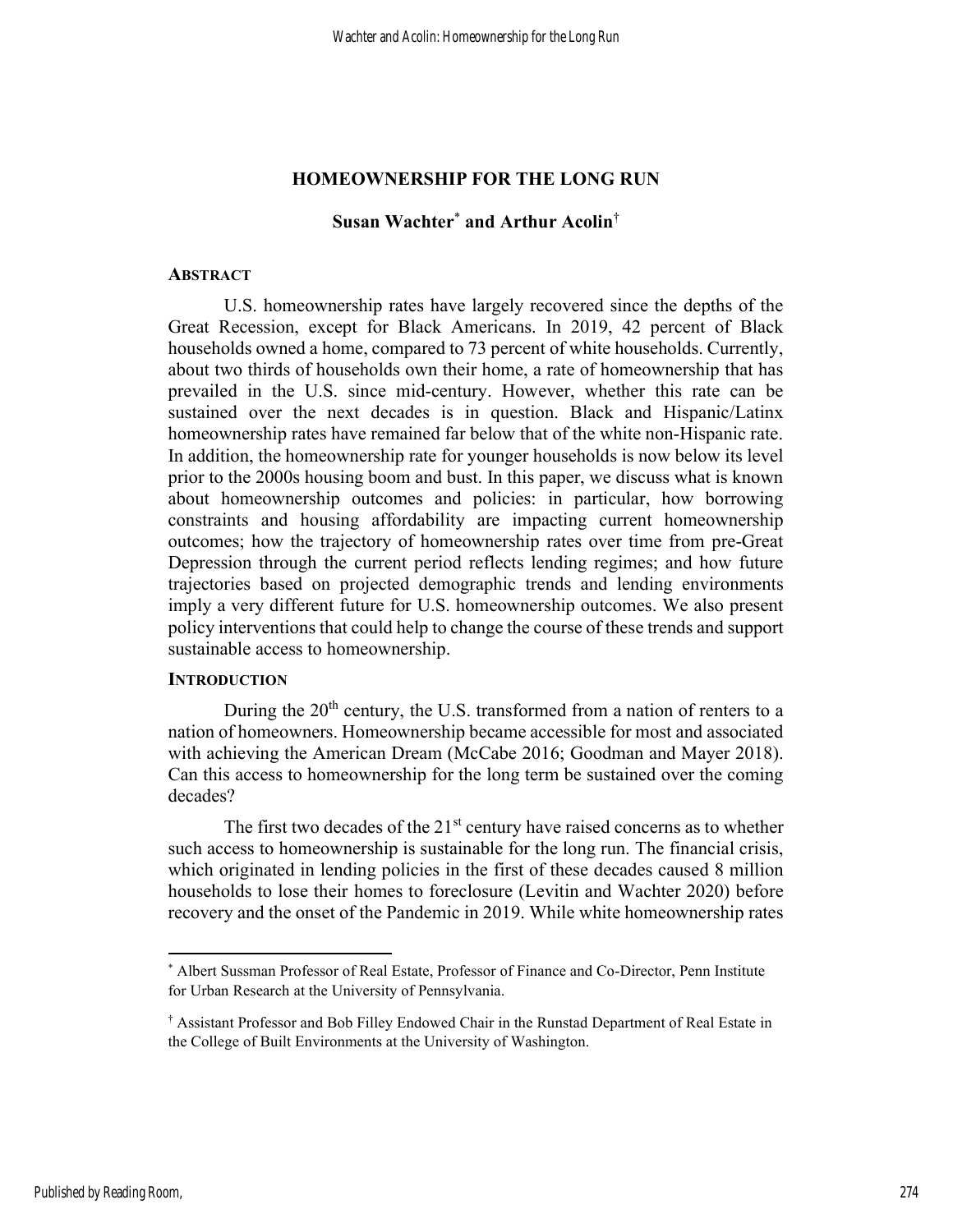have largely recovered from post-recession lows, Black homeownership and young households' homeownership rates both remain 5 percentage points below their respective 2004 peaks as of the first quarter of 2021 (U.S. Census 2021) despite record low interest rates.

There is increasing recognition of the need for proactive targeted policies to provide access for racial and ethnic groups historically excluded from homeownership. The need is for policy interventions to address persistent homeownership gaps which are for Black households similar to those prevailing before the adoption of the 1968 Fair Housing Act (Acolin et al. 2019).

Homeownership receives strong popular and policy support in the U.S. A large majority of the population, 87 percent, indicated in a recent survey that owning a home is important to achieving a good life (Fannie Mae 2020). Even in the immediate aftermath of the housing bust, around 85 percent of the population considered owning superior to renting (Fannie Mae 2011). Homeownership is widely acknowledged as the primary means to build wealth (with 85 percent of households affirming that owning leads to building wealth and being better off financially and with 81 percent of minority households stating that view).

Empirical evidence supports these beliefs. Homeownership in the U.S. has promoted wealth-building through appreciation and the forced savings associated with repaying a self-amortizing mortgage. Moreover, homeownership and the fixed rate long term mortgage protects against housing insecurity associated with renting when markets cause prices and rents to rise. Importantly, increased residential stability is one of the mechanisms identified as contributing to the better educational outcomes of children of homeowners (Green and White 1997). There are also substantial financial risks associated with owning a home with varying levels of appreciation across space and over time, as the Great Financial Crisis (GFC) demonstrated (Bayer et al. 2016). The ability to build wealth through homeownership requires the household to be able to sustain homeownership during economic downturns (Goodman and Mayer 2018, Goodman 2021, Wachter 2021).

Expanding sustainable access to homeownership, particularly for lower income and minority households, requires a housing finance system that is stable and not subject to periodic crises (Fetter 2013; Wachter and Acolin 2015). The Dodd-Frank Act (DFA) did much to stabilize the financial system in the aftermath of the GFC, but the government sponsored enterprises (GSEs) which together with Ginnie Mae, provide two-thirds of mortgage finance are still in a state of limbo, with their ultimate structure yet to be determined (Levitin and Wachter 2020). More broadly, macro prudential policy as a preventative to crises is still a work in progress in the U.S. (Hanson et al. 2011).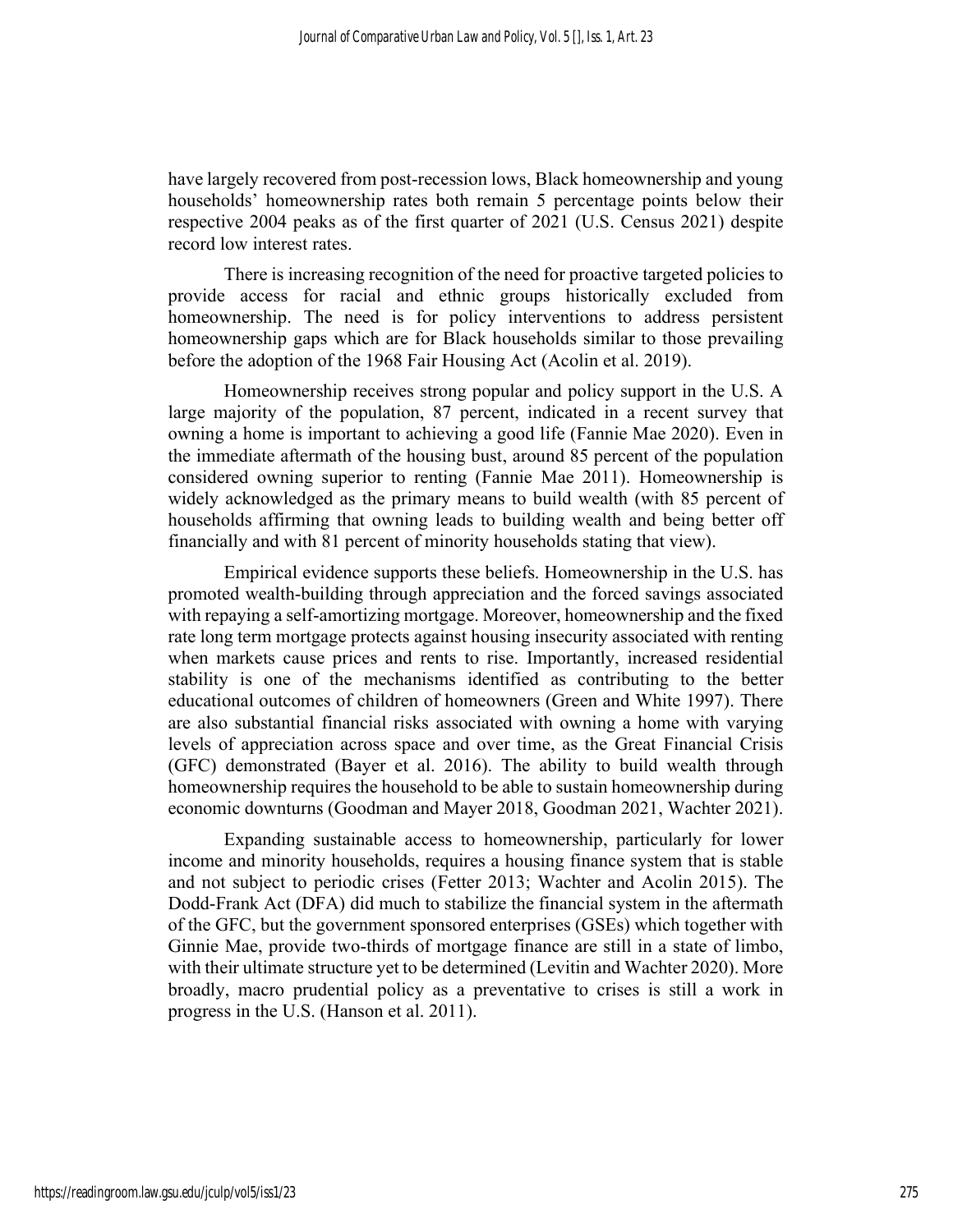In the U.S., the response to the GFC was to raise borrowing constraints to borrowing to levels that were significantly higher than those prevailing in 2000, prior to the onset of the drastic increase in risky leverage that gave rise to the GFC (Acolin et al. 2016a). In addition, the financial structure shifted with bank portfolio lending replaced by government backed debt originated by nonbanks (McCoy and Wachter 2017b). Moreover, while the DFA specified qualified mortgages (QM) which would receive certain benefits to investors to assure repayment in default as excluding mortgages with "toxic" terms, new regulatory changes will now enable high debt to income ratios similar to those that led to high defaults in the GFC (McCoy and Wachter 2019; Levitin et al. 2012). Hence, ensuring a mortgage system structure that will promote stability is still in question.

Without intentional pro-homeownership strategies, homeownership is unlikely to expand in coming decades (Acolin et al. 2016b). As of mid-2021, the U.S. housing market is still incorporating the shock of the COVID-19 pandemic on the economy and on household preferences. The current low interest rate environment is a positive factor supporting demand for homeownership, and in the longer-term population aging is also expected to lead to higher homeownership.

However, increasing housing prices and rents due to supply constraints, coupled with limited growth in income can create a discouraged renter effect in which households delay becoming homeowners, as rents continue to rise, making saving for a down payment more difficult (Acolin et al. 2016b; Acolin and Wachter 2017). The delayed access to homeownership has implications for wealth building, as being able to purchase at an earlier age has been shown to be associated with more equity accumulation (Goodman and Zhu 2021).

In addition, the increasing demographic diversity will result in lower homeownership rates if the minority homeownership gap is not addressed. Minority households are less likely to be homeowners, even after controlling for differences in measurable endowments and this gap has remained persistent over time (Acolin et al. 2019c; Choi et al. 2019).

Targeted actions are needed to support access to credit for first- time homeowners, particularly for minority groups, without excess leverage. Easing credit across the board with consequent underpriced credit risk can temporarily increase housing consumption at the intensive margin rather than expand the extensive margin, that is the number of homeowners sustainably (Acolin et al. 2017). The lax lending associated with the former in the context of inelastic supply, associated lax lending may provoke bubbles and busts (Favara and Imbs 2015; Pinto 2021). And will not lead to sustainably higher homeownership rates.

This paper provides an overview of the trends in homeownership outcomes over the past decades, with a particular emphasis on the role of financial institutional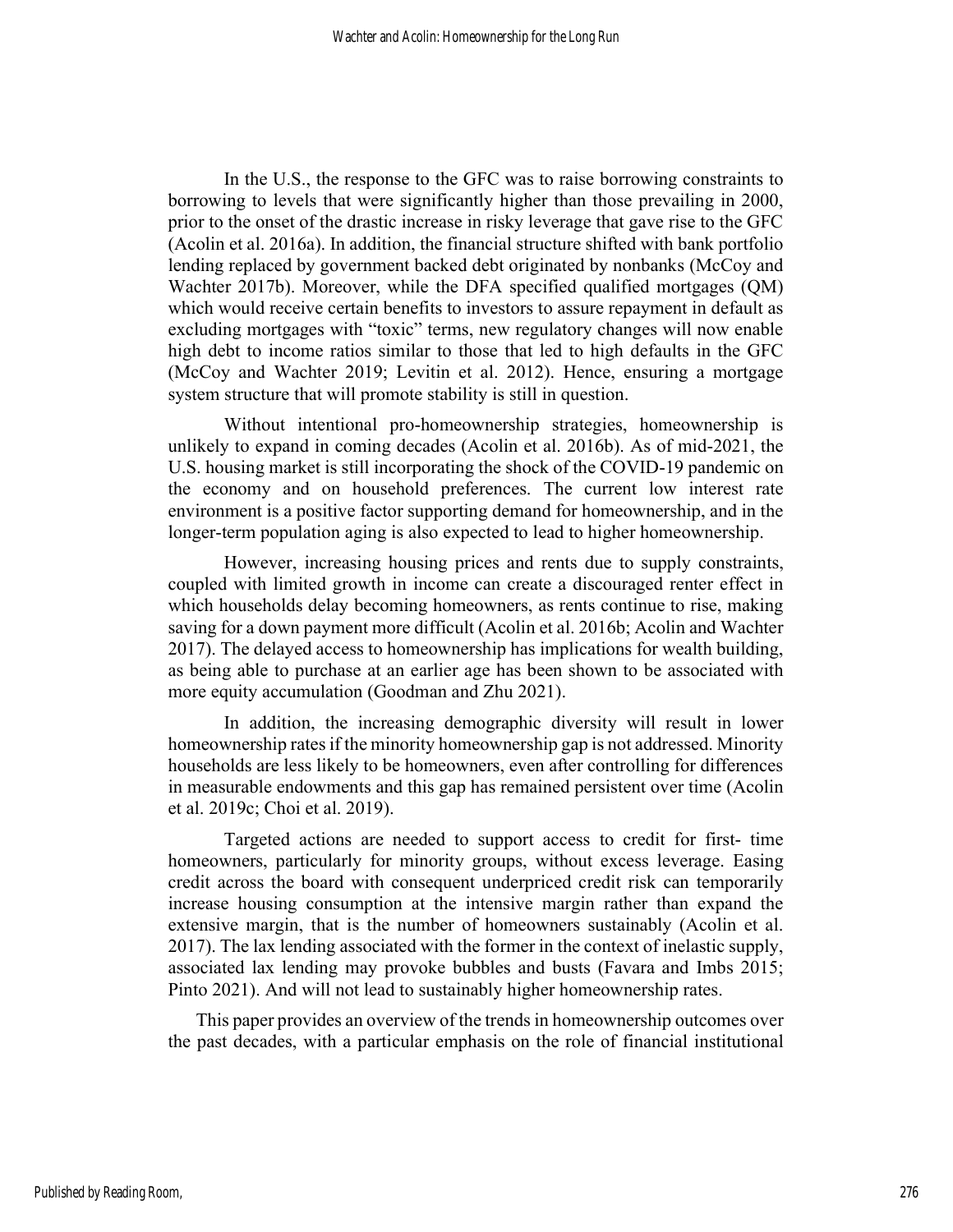features that impact homeownership. It then discusses the implications of current demographic trends and forecasted changes in age and racial/ethnic composition for the future of homeownership. It concludes with a discussion of institutional features that can support inclusive and sustainable homeownership going forward.

## I. THE PAST OF HOMEOWNERSHIP

#### A) Homeownership Trends: 1900-2021

The U.S. homeownership rate has grown from about 45 percent in 1900 to more than 60 percent since 1960, reaching 68 percent in the late 1990s and then rising to 69 percent in 2004 before falling to 63-64 percent in the aftermath of the Great Recession. Throughout that time, a persistent feature has been a large minority homeownership gap (Fig. 1).

Between 1900 and 1930, less than half of households owned their homes and the homeownership rate remained relatively stable, ranging between 45 and 47 percent (IPUMS 2021). It then decreased to 44 percent in 1940 in the aftermath of the Great Depression (IPUMS 2021). During that period, access to homeownership was limited due to high required down payments of more than 50 percent and high mortgage payments due to the short term of mortgages. This meant that most urban households were renters.

As shown in Figure 1, in the 20-year period from 1940 to 1960, the homeownership rate increased by 18 percentage points to 62 percent, transforming the U.S. into a majority homeowner nation (IPUMS 2021). Fetter (2013) established the role of government interventions in mortgage markets in explaining a substantial portion of that increase. As a result of New Deal legislation, the "American Mortgage" (Green and Wachter, 2005) offered a long-term selfamortizing fixed-rate product that was affordable. The new product was also safer than the pre-WWII "bullet" short-term mortgage whose large, required balloon payments caused massive defaults in the Great Depression and a default rate of nearly 50 percent (Levitin and Wachter, 2020). The transformation of the housing finance system to long-term self-amortizing mortgages resulted in increased access to homeownership. Importantly, this was accompanied by the opening of the suburbs with the building of circumferential highways. As a result of these and the post WWII economic expansion, homeownership became an affordable alternative to renting for a large majority of white households. However, racial gaps persisted as redlining and restrictive land deeds limited access to mortgages for minorities in cities and suburbs, respectively (Schill and Wachter, 1995).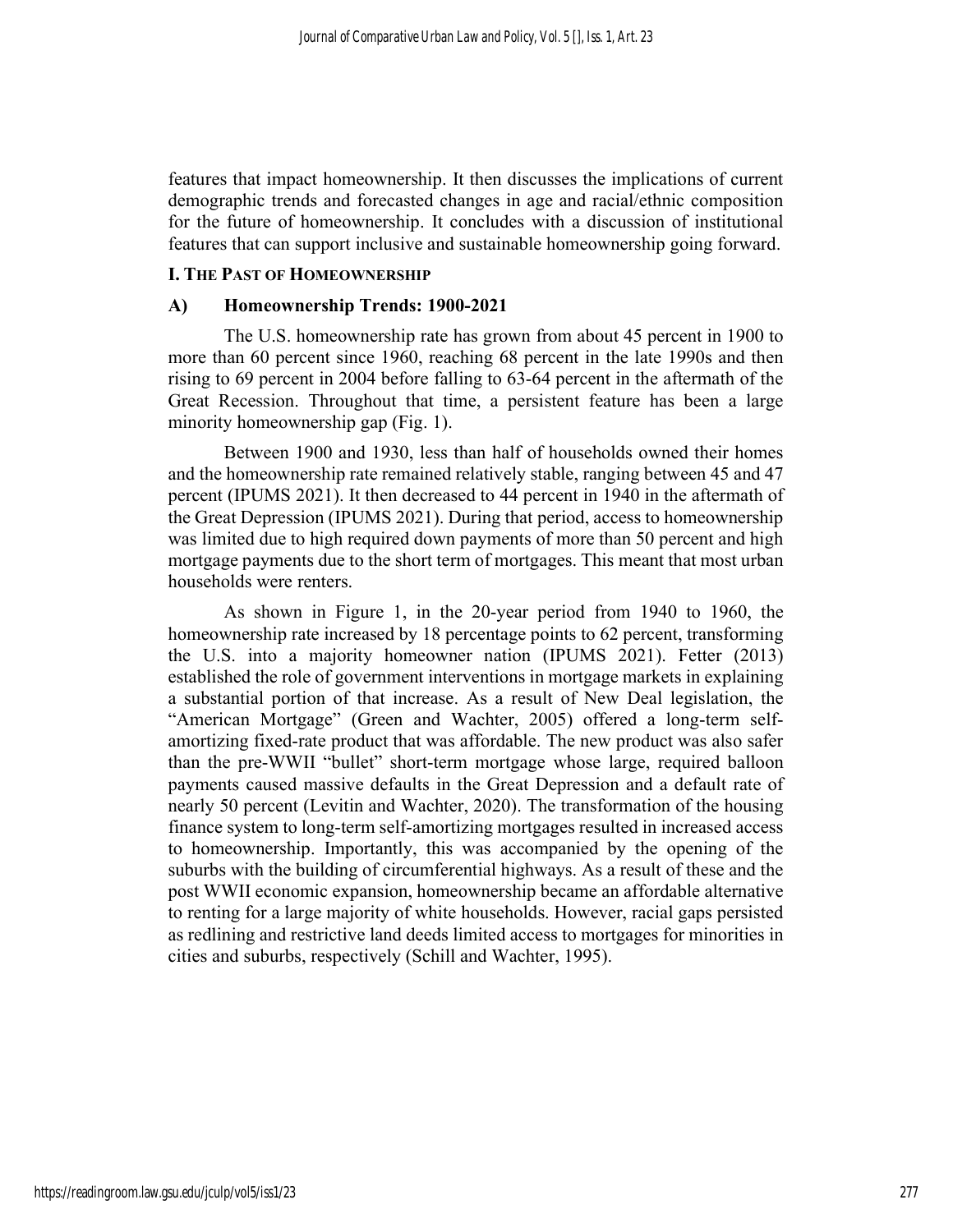

#### Figure 1

Homeownership Rate, Overall and By Race/Ethnicity: 1900-2019

Source: U.S. Census 1900-2010 Decennial Census and 2019 1-Year American Community Survey. Data processed from IPUMS (2021)

From 1960 to the mid-1990s, the homeownership rate changed very little. First time homeownership rates also remained relatively steady and high in this period, as 40-43 percent of young householders between the ages of 18 and 29 owned their home and a larger share owned their home than lived with their parents. For most of this period, as shown in Figure 2, over two thirds of young people were able to live independently and, of these, around 50 percent became homeowners by age 30, so that around 40 percent of young adults were homeowners, compared to only 25 percent in 2019.

This metric combining household formation and homeownership has shifted in recent decades, accelerating in 2010 with substantially more young adults now living with their parents than owning a home (47 vs. 25 percent as of 2019).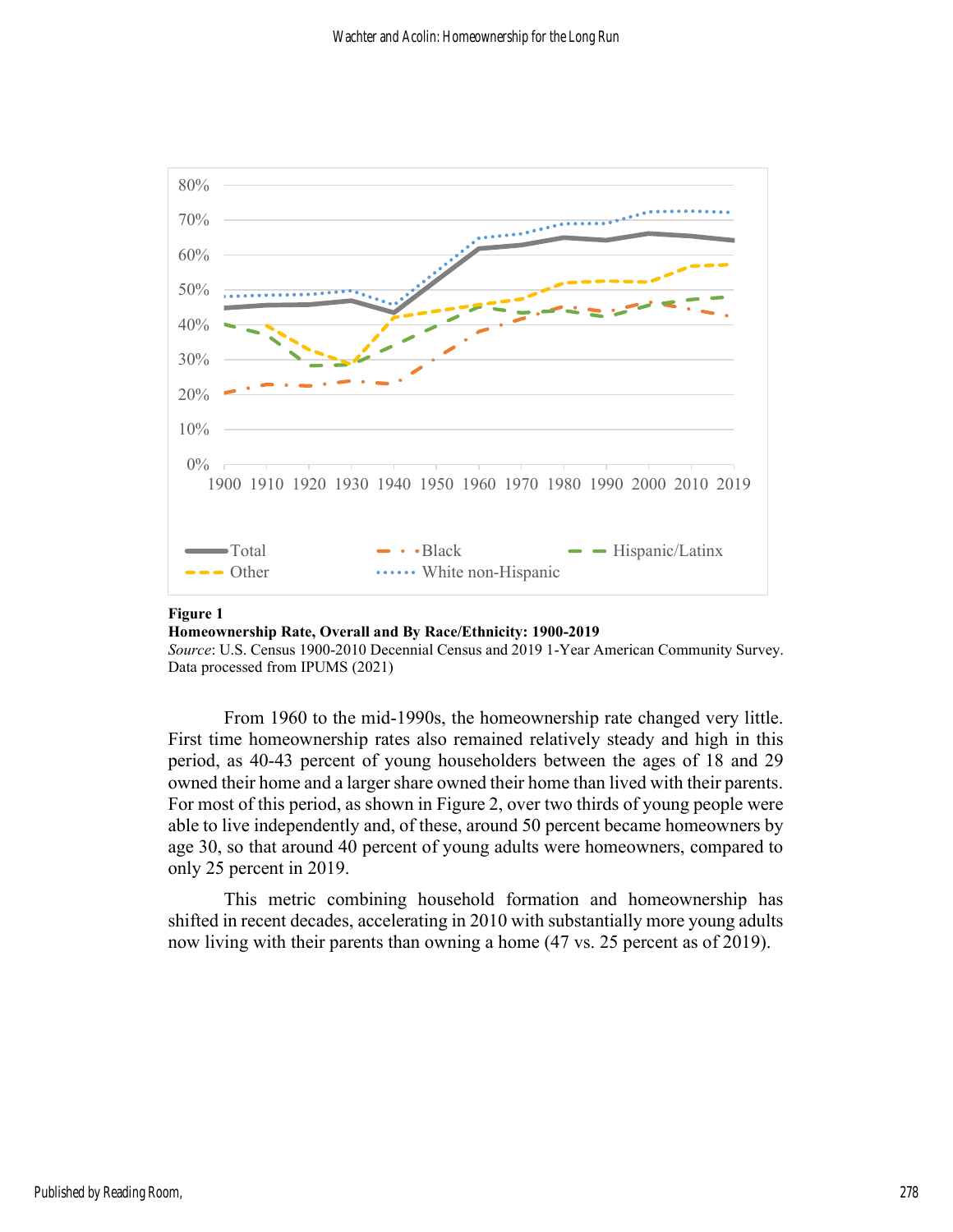

#### Figure 2

Share of Young Adults (18-29) Living with their Parents and Owning: 1900-2019 Source: U.S. Census 1900-2010 Decennial Census and 2019 1-Year American Community Survey. Data processed from IPUMS (2021)

While most commentators focus on the homeownership rate, it is useful to consider this metric which tracks the share of the population who are homeowners. In recent years, not only has a smaller share of young households became homeowners, but a smaller share of young adults formed households with a larger share continuing to live with their parents, with a near majority of young adults now living with their parents (Acolin and Wachter, 2021).

It is to be expected based on standard life-cycle theory that younger households are less likely to be homeowners, and lower income households are also less likely to own (Henderson and Ioannides 1983; HUD 1994). For young individuals with changing employment and household arrangements, the high transaction costs associated with owning can make renting a superior alternative. Lower income households receive limited tax benefits from owning and are more likely to experience income volatility that can make owning riskier in case of negative income shocks. However, age and income composition effects do not explain the growth of the share of young households who do not own over time (Acolin and Wachter, 2021).

Moreover, the expansion of the aggregate homeownership rate between 1940 and 1960 and its relative stability since the 1960s mask major and persistent disparities across sociodemographic groups. The gap in homeownership between racial/ethnic groups can in part be explained by differences in income and wealth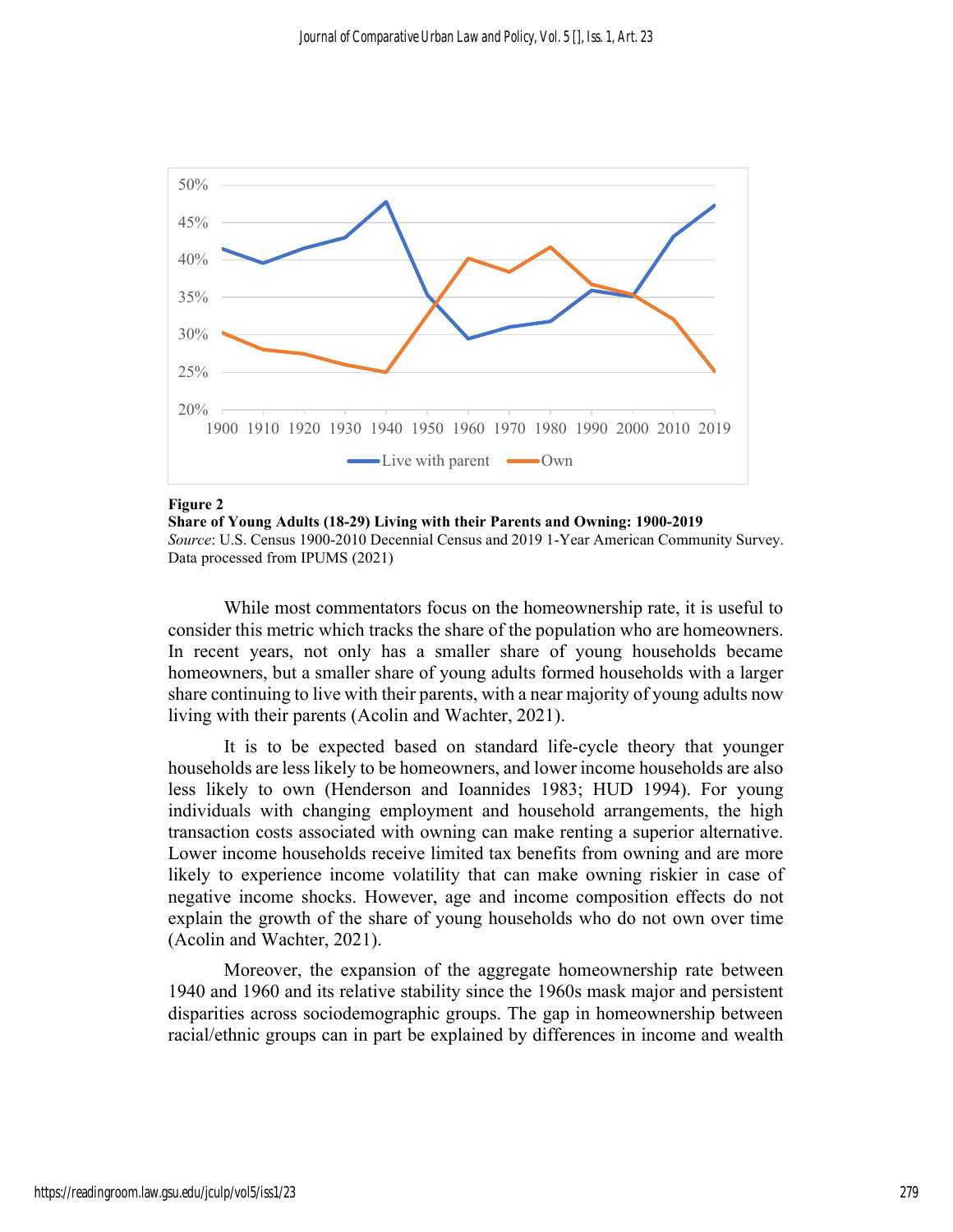endowment factors, but a substantial unexplained portion remains. The "unexplained" portion has varied over time but increased to 19 percentage points for Black and 23 percentage points for Latinx in 2013 compared to 12 and 19 percentage points in 1989 (Acolin et al. 2019).

In 1940, while the homeownership rate for white non-Hispanic households was 46 percent, it was 23 percent for Black households (a 23-percentage points gap) and 34 percent for Hispanics or Latinx (a 12-percentage points gap). This homeownership gap remained relatively constant until the mid to late 1990s, a period of strong enforcement of the Community Reinvestment Act and GSE goals, when rates increased across demographic groups and racial and ethnic gaps declined (Acolin et al. 2019c; Bostic and Surette 2001; Bostic and Robinson 2003), as discussed further below.

# B) The role of mortgage access and borrowing constraints in past homeownership outcomes

Access to affordable mortgage products plays a major role in whether and when households can access homeownership. Most homebuyers, particularly firsttime buyers, rely on mortgages to purchase their home. Mortgage terms including interest rates and maturity affect how much households can afford given their income. The credit box, defined by underwriting criteria including three leading factors of maximum Loan to Value (LTV) ratio, Debt to Income (DTI) ratio and credit scores, affects both the maximum amount lenders will lend to borrowers as well as whether they will lend to them at all. This is because mortgage markets are an example of rationed credit markets where borrowing constraints are used to limit moral hazard rather than pricing and due to the high transaction and information costs associated with establishing credit risk (Stiglitz and Weiss 1981).

In the post-World War II period, it is possible to distinguish four credit regimes characterized by differing levels of borrowing constraints and homeownership outcomes. First, the transition period from the 1940s to the 1960s when government entities were established in the aftermath of the Great Depression, particularly the Federal Housing Administration (FHA) and Fannie Mae in the secondary market, contributed to the standardization of mortgage products with long terms, self-amortizing payments, and lower down payments (Fetter 2013; Wachter and Acolin 2015). Combined with opening up of the suburbs and sustained economic growth, this credit regime turned the U.S. into a nation of homeowners.

From the 1960s to the early 2000s, the "American mortgage"—30-year fixed-rate mortgage with no prepayment penalty—became the predominant mortgage product and sustained a stable homeownership rate around 64-65 percent (Green and Wachter 2005), with the main change during that period not in the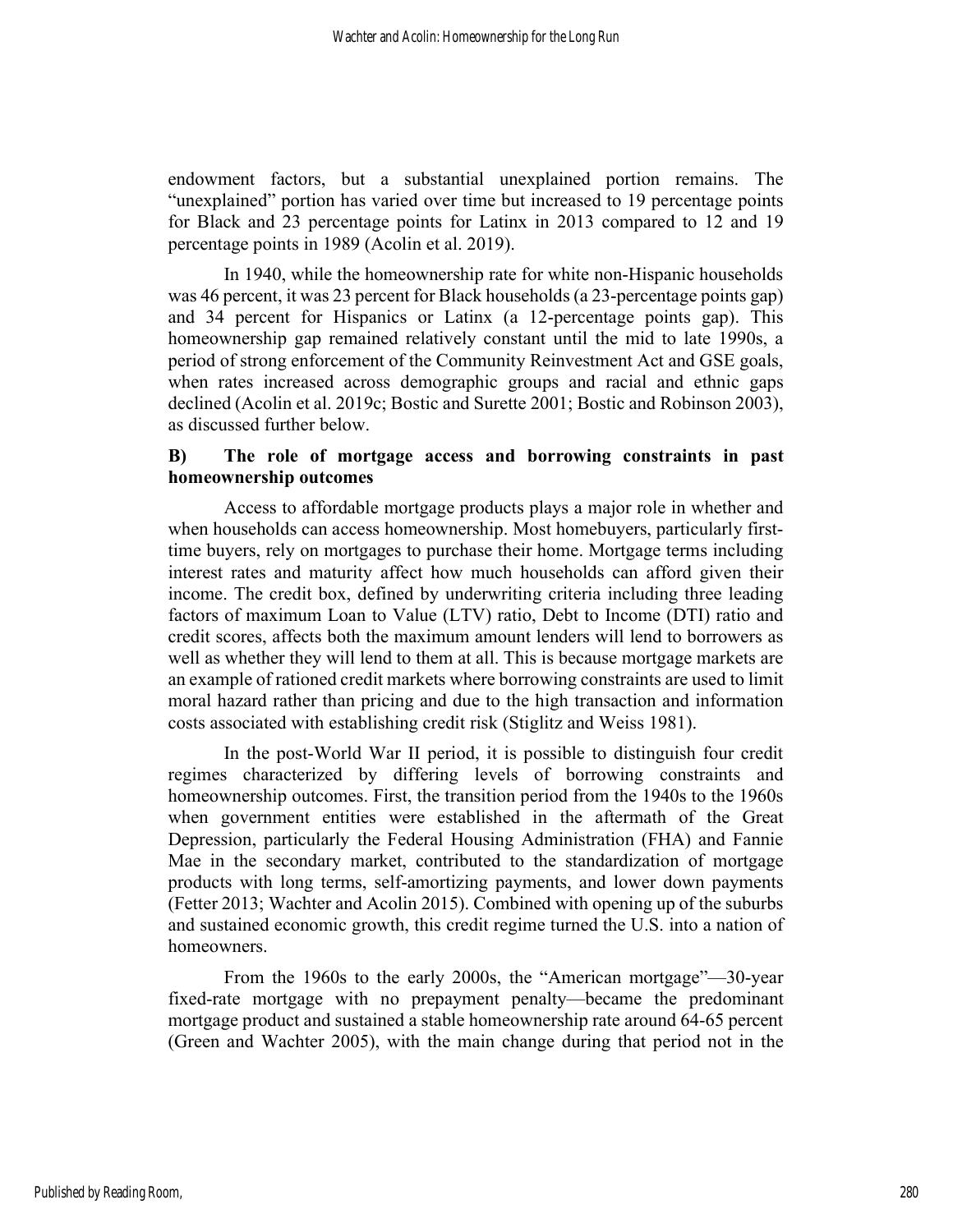primary market but in the secondary market in the aftermath of the Savings and Loans (S&Ls) crisis in the 1980s that shifted the source of funds from mortgages from portfolio lending to securitization.<sup>3</sup> With economic prosperity and enhanced CRA lending and GSE goal enforcement in the 1990s, homeownership increased to 68 percent in 2002 with Black homeownership reaching 48 percent (U.S. Census 2021). Policies such as the 1968 Fair Housing Act, the 1977 Community Reinvestment Act, and the 1992 Government Sponsored Enterprise Act, among others, explicitly included in their objectives remediating the disparate access to homeownership by removing barriers to credit. The result was higher homeownership rates across racial and ethnic groups and lower disparities. These loans were sustainable and did not result in higher default rates (Pinto, 2021). Overall homeownership increased by 5 percentage points from 1994 to 2004 (Figure 3) to 69 percent while homeownership rates were projected to increase to 65 percent based on HUD projections of fundamentals by the mid-1990s (HUD 1994).

The policies of the 1990s to expand homeownership appear to have been effective in increasing homeownership rates by 3-4 percentage points, including for minority households (Eggers and Burke 1996; Bostic and Surette 2001). As noted above, the literature shows that these changes took place in the context of strong economic growth, coupled with increased enforcement of the CRA, along with the implementation of the GSEs "affordable housing goals" (Bostic and Surette 2001; Bostic and Robinson 2003; see An et al. 2007; Bostic and Gabriel 2006, Gabriel and Rosenthal 2008 for other views on GSE lending. The expansion in homeownership during the 1994-2004 period took place with limited changes in overall lending standards (contrarily to what happened with the mortgage boom from 2004 to 2006).

In the 2003-2007 period marked by substantial deregulation, a third credit regime emerged that accompanied a substantial increase in the supply of mortgage credit (Levitin and Wachter 2011; 2013; 2020) with risky and often unverified and fraudulent lending terms (Levitin and Wachter, 2020). This credit expansion was not the result of a change in household borrowing potential (with neither an interest rate nor income shock) but took place through the relaxation of underwriting standards, the growth of non-traditional mortgage (NTM) adjustable (often teaserrate) products funded through private label securities which comprised more than 50 percent of originations. The expansion of credit contributed to increasing house

<sup>&</sup>lt;sup>3</sup> During the 1980s the homeownership rate declined slightly as a result of undercount adjustments by the Census Bureau in the 1990 Census and of low real income growth in the 1980s (HUD 1994).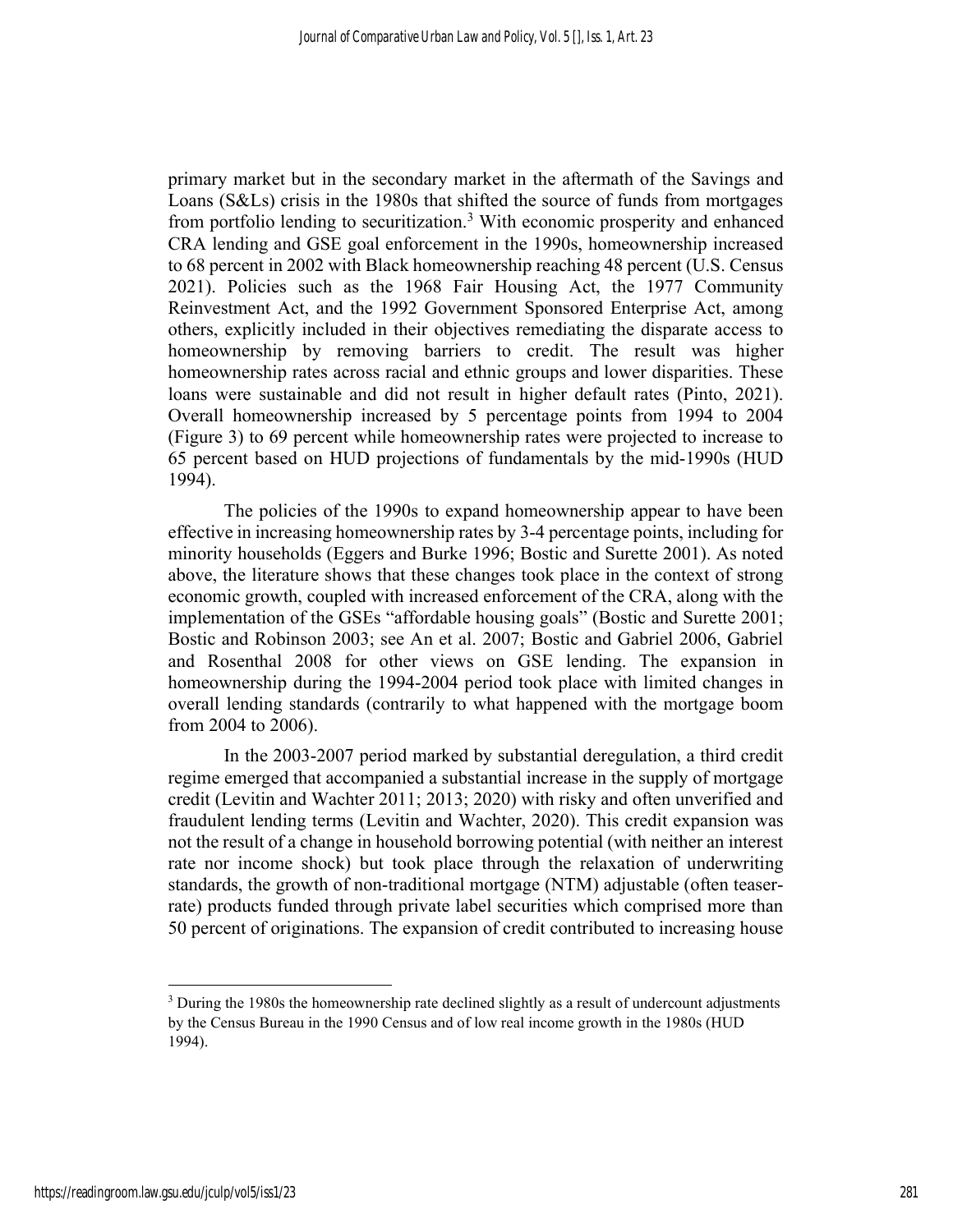

prices unsustainably to bubble levels (Acolin et al. 2019a; Adelino et al. 2016; Levitin and Wachter 2011; 2013; 2020; Mian and Sufi 2015).

#### Figure 3A

Homeownership Rate, Overall and by Race/Ethnicity: Quarterly Q1 1994 – Q1 2021

Source: U.S. Census Bureau, Current Population Survey/Housing Vacancy Survey, April 27, 2021.

The unsustainable leverage expansion and resulting credit crisis increased defaults to over 10 percent in the aggregate, with one-third of NTM mortgages in default (Levitin and Wachter, 2020). The costs experienced by lenders associated with having underpriced risk gave way to a fourth credit regime with heightened borrowing constraints that contributed to homeownership rate being estimated 2.3 percentage points lower during the 2010-2013 period than they would have been if constraints had remained at the 2001 level prior to the credit expansion of the third regime (Acolin et al. 2016a). During that latest regime, the 30-year fixed-rate mortgage returned as the prevalent mortgage product representing over 75 percent of all mortgages, with over 70 percent securitized through the GSEs and Ginnie Mae and less than 30 percent of mortgages remaining on portfolio (Urban Institute 2021).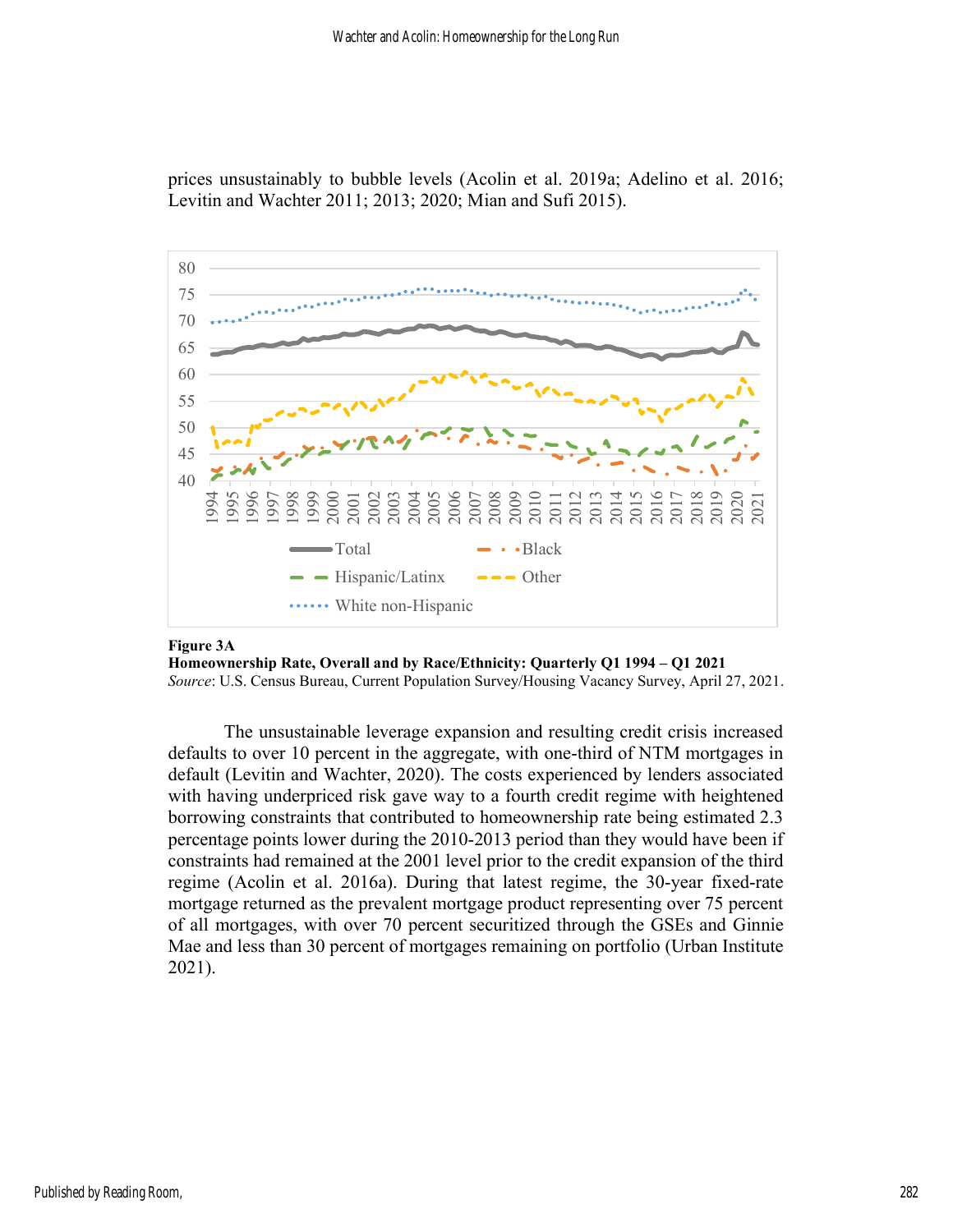

#### Figure 3B

#### Homeownership Gap for Black and Hispanic/Latinx relative to White non-Hispanic: Quarterly Q1 1994 – Q1 2021

Source: U.S. Census Bureau, Current Population Survey/Housing Vacancy Survey, April 27, 2021.

The economic decline brought about by the COVID-19 pandemic was met by forbearance policies that prevented the major increase in unemployment from driving a default crisis. As of the first quarter of 2021, delinquency rates remain elevated at 6.4 percent but has declined rapidly from an 8.2 percent peak in the second quarter of 2020 and the percentage of loans in the foreclosure process was only 0.5 percent, an historical low since the first quarter of 1982 (MBA 2021). As of mid-2021, historically low mortgage rates have led to higher homeownership rates and have not been accompanied by a loosening of lending standards with borrowers' LTV and DTI remaining below historical levels and FICO scores elevated, continuing the fourth lending regime. At the same time, borrowing constraints and the underwriting criteria, as operationalized, have implications for homeownership access, particularly for first time homeowners.

Existing research has shown the importance of borrowing constraints in affecting tenure decisions and how changing lending regimes affect their impact (Linneman and Wachter 1989; Haurin et al. 1996; Acolin et al. 2016a). Historically, the LTV constraint has been shown to be especially binding as households without wealth are subject to maximum LTVs (Acolin et al. 2016a). Borrowing constraints, including insufficient credit score and income, affect the timing of the homeownership transition as younger households are likely to be subject to these constraints (Gabriel and Rosenthal 2005; Haurin et al. 1996), particularly in the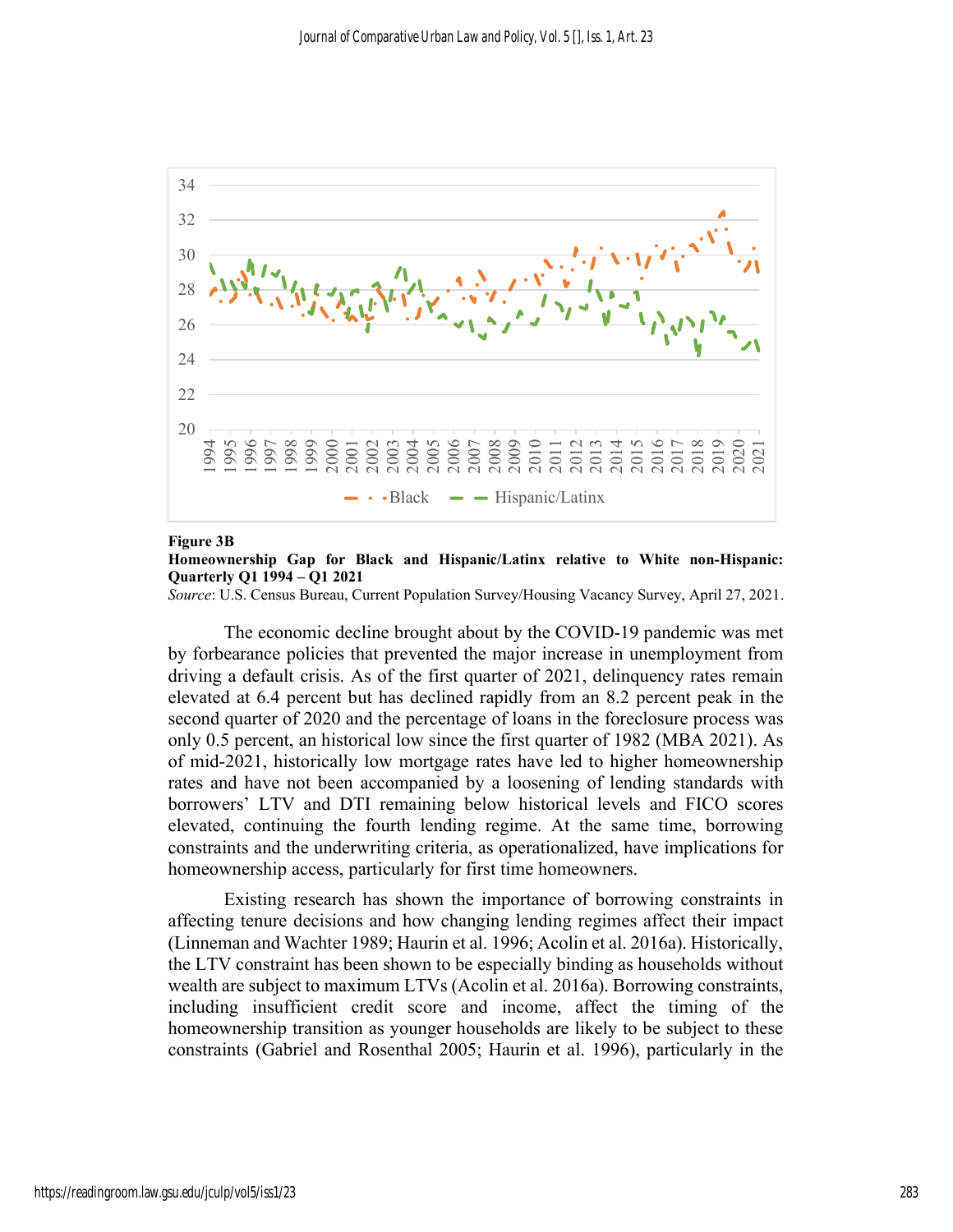absence of parental support (Gyourko et al. 1999; Lee et al. 2020). This limits access for younger households whose parents are less likely to be homeowners and able to help with a down payment, which contributes to further maintain inequality in homeownership outcomes beyond differences in individual endowment such as permanent income (Acolin et al. 2019c). This means that increasing educational outcomes among minority households alone, while important, would be insufficient to close the homeownership gap despite progress on that dimension (Myers et al. 2019), as black households with a college education remain less likely to own than white households without a high school degree (Goodman and Mayer 2018).

If done sustainably, actions to support credit access are potential venues to increase homeownership and decrease minority homeownership gaps. Policies such as the 1968 Fair Housing Act, the 1977 Community Reinvestment Act, and the 1992 Government Sponsored Enterprise Act, among others, included in their objectives remediating the disparate access to homeownership by removing barriers to credit. Institutions such as the FHA, Fannie Mae, Freddie Mac and Ginnie Mae along with the mortgages they securitize and guarantee also have the potential to increase access to homeownership for all households by making mortgage products available. The next section reviews the status of homeownership in the aftermath of the Great Recession and accompanying regulation and industry shifts.

The mortgage boom of the mid 2000s and subsequent bust had major impacts on the structure of the U.S. mortgage market and on access to credit for first time homebuyers. Evidence shows that the mortgage booms had both demand and supply side drivers but that the underpricing of risk and accompanying expansion of non-traditional mortgage (NTM) products were important factors (Acolin et al. 2017; Levitin and Wachter 2011; 2013; 2020).

At the individual level, the expansion of the mortgage market was associated with more of an increase in borrowing on the intensive rather than extensive margin—taking on more debt rather than new households becoming homeowners—and the credit expansion did not disproportionally lead to an increase in homeownership among marginal borrowers (Adelino et al. 2016).

In addition, at the local level, areas that experienced larger increases in NTMs experienced higher increases in homeownership, but these gains were not disproportionately in areas of low to moderate or minority households and much of these gains were reversed during the Great Recession (Acolin et al. 2017) with many households who had purchased using these products losing their homes to foreclosure, short sales, or transitioning back to renting. On aggregate, the homeownership rate reached 69 percent in 2004 (one percentage point higher than in 1998) and did not increase from 2004 to 2006 during the peak of the mortgage boom before decreasing to 63 percent in 2016 and experiencing only a slow recovery afterward with the number of first-time homebuyers remaining durably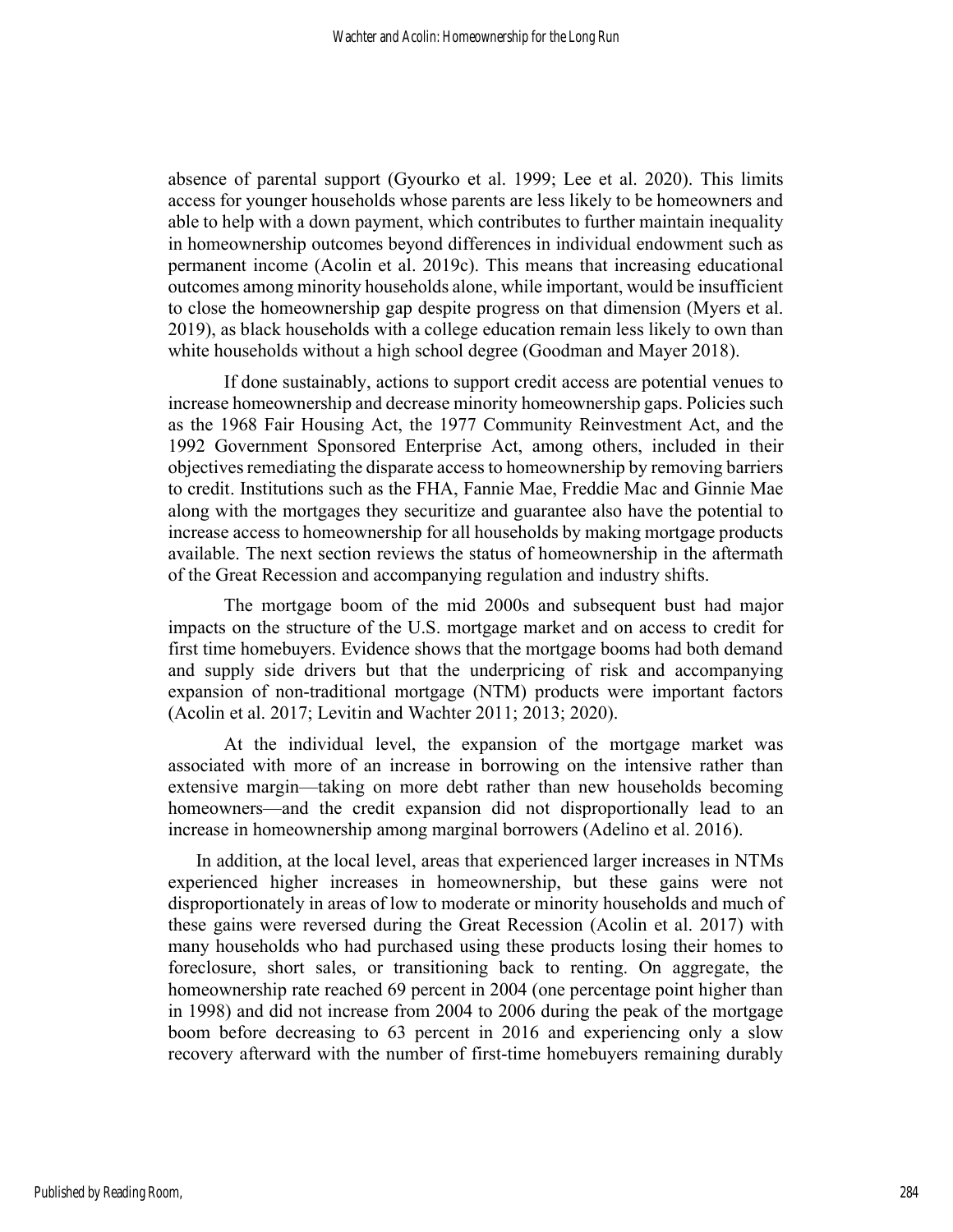depressed (Acolin et al. 2018). Minority, young, and low- to moderate- income households experienced a particularly sharp and sustained decline in homeownership (Bayer et al. 2016). The increase in leverage that resulted in the largest decline in housing prices in U.S. history was neither accompanied by nor caused by an increase in homeownership. Appropriate macro prudential policies to prevent such booms and busts can limit housing price volatility and consequent foreclosure crises and limit risk and pricing for risk going forward. Maintaining lending standards is a pro-homeownership policy for the long term.

## II. CURRENT HOMEOWNERSHIP TRENDS

The mortgage landscape that emerged from the Great Recession is still evolving. Overall, there is an increased share of mortgages backed by the government and a smaller share issued by depository taking institutions. In addition, the credit box remains tighter than it was prior to the housing boom and the spread between risk free assets and mortgage rates has increased, reflecting realized risks in mortgages (McCoy and Wachter 2020; Urban Institute 2021). Fannie Mae and Freddie Mac, responsible for guaranteeing 59 percent of the mortgages issued in 2020, remain in conservatorship, a statute that was intended to be temporary when they entered it in 2008, and securitization of mortgages insured by FHA/VA represent another 18 percent of the market (by comparison, combined, they represented less than 40 percent of the market between 2004-2006). In addition, the relative role of bank and non-bank mortgage issuers (or shadow banks) has changed substantially with non-banks representing above 50 percent of the market in 2015 compared to about 30 percent in 2007. This shift, along with the increased reliance on automated underwriting systems, has resulted from regulation and technological innovation (Buchak et al. 2018).

Credit standards, as noted, have remained tight and there is substantially lower levels of borrower and product credit risk than during the housing boom and the normal lending conditions prior. Urban Institute's Housing Credit Availability Index estimates total default risk around 5-6 percent between 2011 and 2020 compared to 16 percent during the 2004-2006 credit boom and 12 percent estimates of reasonable lending standards (Urban Institute 2021). Tight lending standards contributed to the aggregate decrease in homeownership in the aftermath of the Great Recession (Acolin et al. 2016a). Despite the long run economic expansion prior to the COVID-19 pandemic and the injection of liquidity by the Federal Reserve Bank, lenders did not increase the amount of credit risk they took on with the lowest 10 percentile of credit score around 650 (compared to 600 prior to 2008). This results from both a reaction by lenders to the losses from mortgages during the Great Recession along with the implementation of lending reforms in its aftermath, including the 2010 Dodd-Frank Act, that have increased issuer responsibility to verify borrower ability to repay and created overlays that discouraged excessive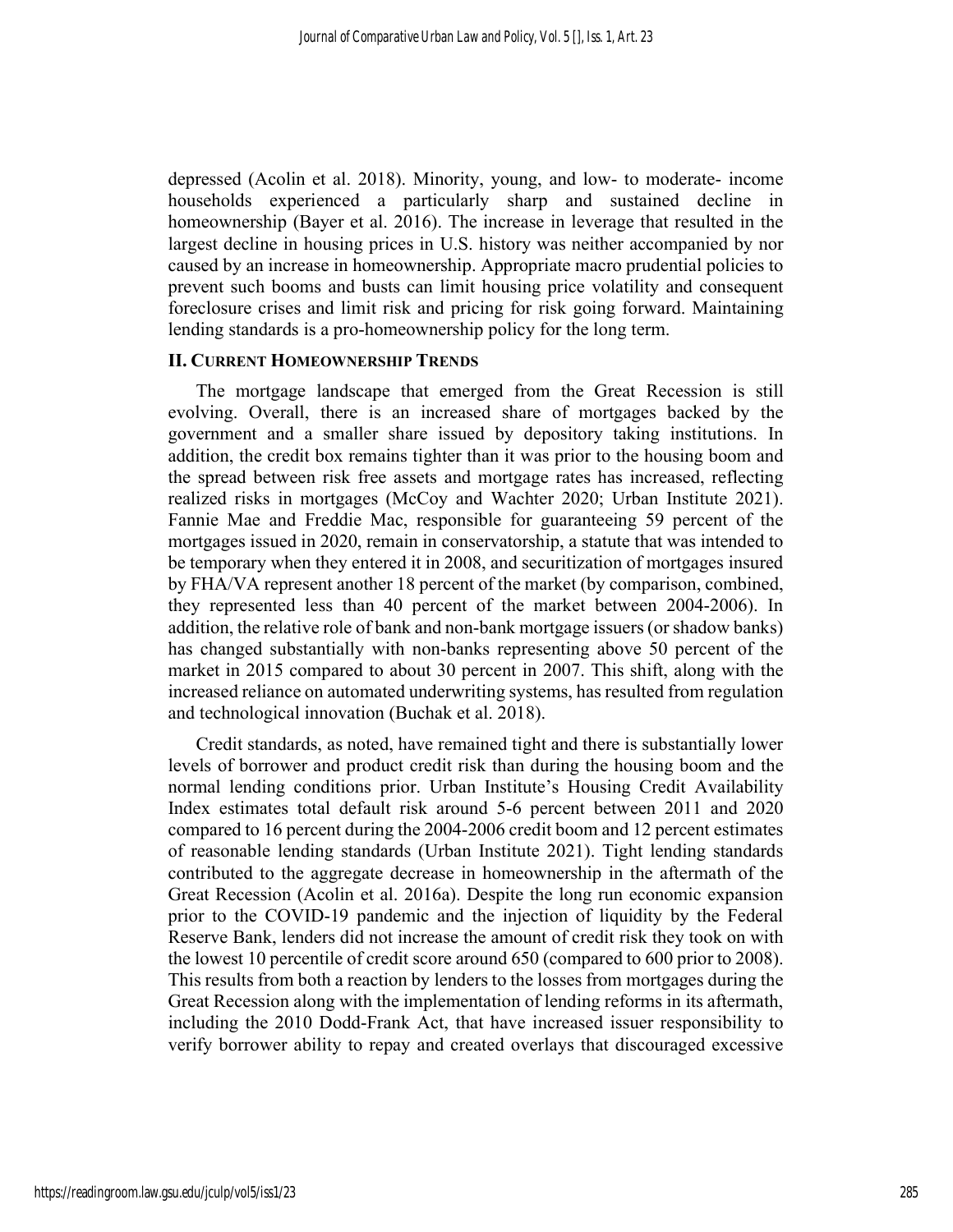risk taking (McCoy and Wachter 2019; 2020). The maintenance of credit standards, and the limited growth in leverage, enabled the adoption of the CARES Act forbearance policies and the implementation of fiscal and monetary policies that were integral to the recovery of the economy from Covid-19. Contrary to the post GFC experience when banks could not lend even though interest rates plummeted, the large equity position of most homeowners enabled them to refinance without undue risk. The lower rates then translated into a major financial transfer to borrowers and helped to support the recovery (Goodman et al. 2001, Wachter forthcoming).

By the first quarter of 2019, the U.S. homeownership rate stood at 64.2 percent, 5 points below the 2004 peak, and Black homeownership rates at 40.6 percent, 8 points below the 2004 peak (U.S. Census 2021). The long-term impact of the COVID-19 pandemic on housing markets remains uncertain, but from the first quarter of 2019 to the first quarter of 2021 the homeownership rate increased to 65.6 percent in a context of historically low mortgage rates (although rapid house price appreciation has as of this writing now counterbalanced this rate decline). Among households under 35 years old, the homeownership rate increased even more substantially from 35.4 percent in the first quarter of 2019 to 38.1 percent in the first quarter of 2021, still substantially below the 2004 peak of 43.6 percent (U.S. Census 2021). In addition, this household-based measures masks the fact that a larger share of young adults did not form their own households during that time. When looking at personal homeownership, defined as the share of individuals who are owning or whose spouse is owning the units in which they live, the decline is even more pronounced from 40 percent in 2004 to 33 percent in 2021 (Acolin and Wachter forthcoming).

Preference changes and new work-from-home technology have contributed to demand for housing in more remote suburbs. Homeownership rates increased in all but the most expensive metro areas, with demand, as shown by house prices, increasing more in outlaying more affordable locations (Wachter et al. forthcoming). While the post-Covid-19 technology is here to stay, this is unlikely to lead to further increases in homeownership over the long run, as discussed in the following section. Minority-majority gaps, particularly the Black-white gap are likely to persist as well, in the absence of new policy initiatives.

#### III. THE FUTURE OF HOMEOWNERSHIP: PROJECTED TRENDS

The long-term future of homeownership is a function of demographic fundamentals such as factors like age, household structure, and fertility rate and economic trends like permanent income and consumer debt (student debt in particular). In the absence of changes in affordability and borrowing constraints, long term demographic changes are unlikely to result in substantial increases in homeownership.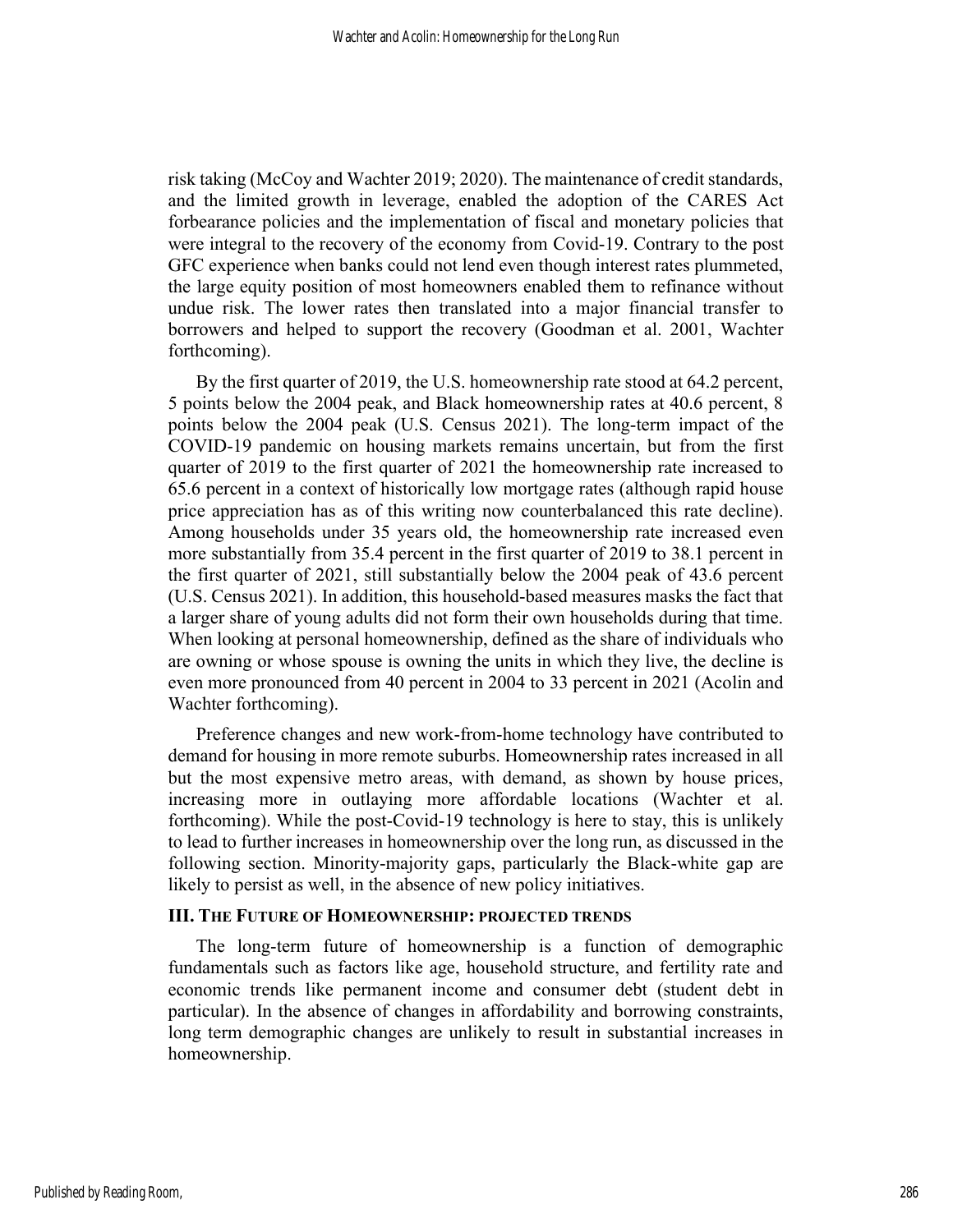The future age structure of the population and its racial/ethnic composition can be forecasted with relatively high accuracy for the next decade and even several decades out (with some uncertainty due to potential changes in fertility and immigration). The U.S. Census in 2017 provides population projections by age, race and ethnicity up to 2060. Other factors that will determine homeownership outcomes are highly uncertain, but historical levels and experiences of regions with different housing market conditions can be used to develop plausible scenarios.

In 2016, Cityscape (Acolin et al. 2016b; Haurin 2016; Myers and Lee 2016; Nelson 2016) published a series of papers examining the possibility for the U.S. homeownership rate to decline by 20 percentage points by 2050, back to the 43-44 percent homeownership rate experienced prior to World War II. These studies differed in some of these assumptions but all underscored potential headwinds for homeownership although unlikely to lead to a majority of renters.

The four studies modeled two main changes for which data are available: population composition by age and race/ethnicity as of 2050. Despite favorable age evolution with an overall aging of the population, homeownership was estimated to be likely to stay stable or decline if the minority homeownership gap remained stable in the context of an increasingly diverse population. In addition, while the studies did not attempt to project credit conditions in 2050, several highlighted that homeownership could be further lowered if tight credit constraints, along with high prices, high rent costs, and student debt, maintained homeownership for younger households at lower rates than in prior decades. The limited purchasing power of younger households has implications for the intergenerational transition of the housing stock from older baby-boomer households to millennial and generation Z households (Nelson 2020).

In addition, Acolin et al. (2016b) explored the effect of potential slow household formation and homeownership access for young adults, following earlier work by Goodman et al. (2015), combined with homeownership rates by age and race/ethnicity (producing nine scenarios). The homeownership rate in a scenario based on the projected changes in age structure and minority share would be 61 percent by 2050 in a scenario where attainments were similar to those experienced over the 1990 to 2010 period.

The projections included scenarios in which housing rents and prices across the nation would converge with current rates observed in California due to housing supply constraints becoming more prevalent nationwide and assumed that due to the lack of intergenerational wealth transfers, minority gaps would persist. The results from these combined downward trends produced a scenario where the U.S. homeownership rate could fall below 50 percent by 2050 if young households experienced similar levels of homeownership attainments as in the 2000s and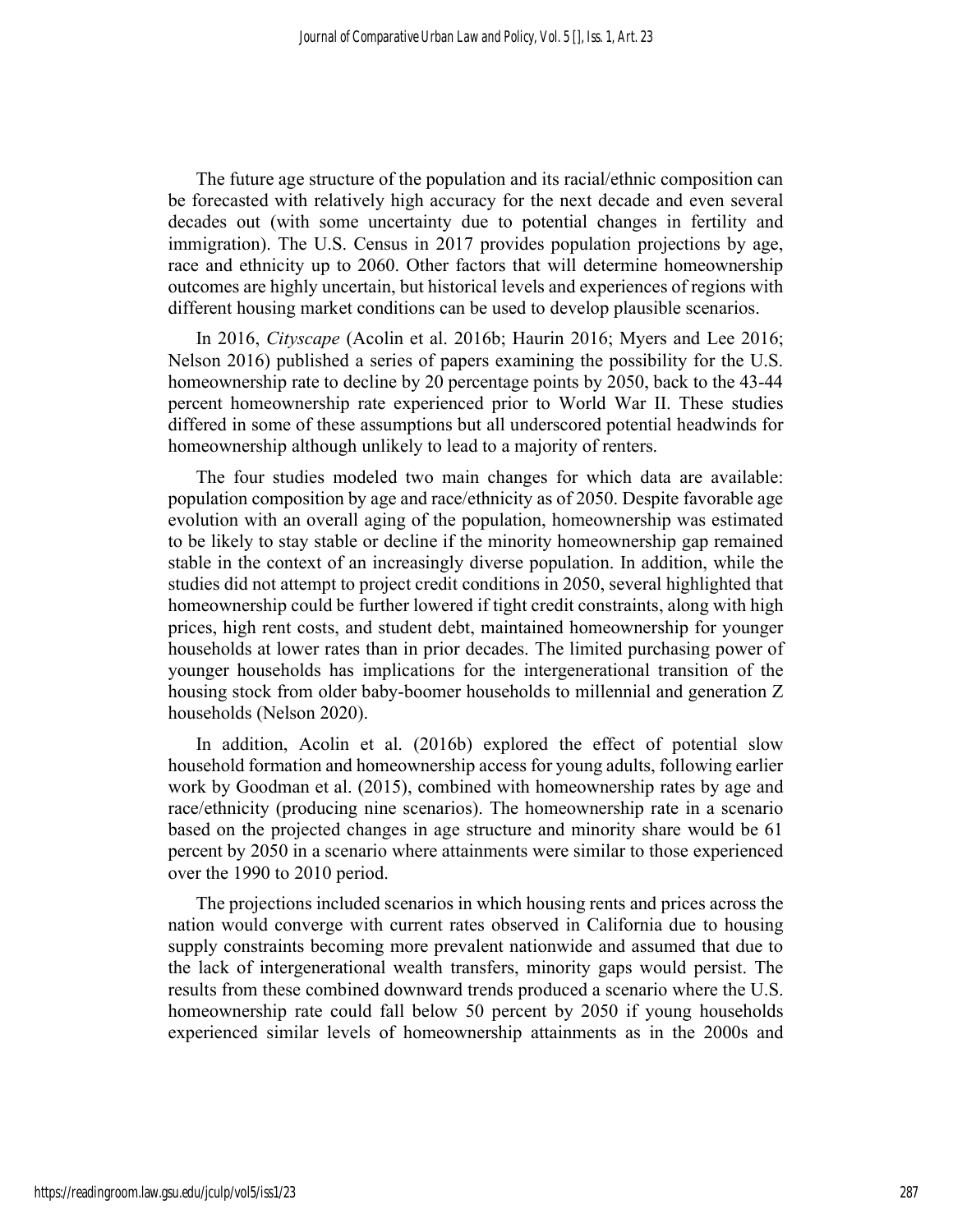overall homeownership rate by group converged with California, due to high housing prices throughout the nation.

Goodman and Zhu (2021) show that the net growth in households between 2020 and 2040 is expected to come entirely from nonwhite households, with Hispanic households expected to represent half of the new households, Asian households at 30 percent, and Black households at 20 percent, while white households are expected to experience a decline during that period. They emphasize the importance of supporting access to homeownership for younger minority households who are expected to represent the main source of new homeowners between 2020 and 2040. They also demonstrate the possibility for a continued decline in homeownership rate for most age groups and for Black households if current trends continue.

These scenarios are not predictions, but rather they identify possible conditions that would affect the U.S. homeownership rate in coming decades. Changes in economic growth, mortgage and housing market conditions, or household preferences could lead to very different homeownership outcomes as could targeted policy changes at the federal and local levels to support access to homeownership for young and minority households as discussed in the next section.

## IV. INTERVENTIONS FOR SUSTAINABLE HOMEOWNERSHIP

The U.S. homeownership rate increased only moderately between 1970 and 2020 and the minority homeownership gap remained virtually unchanged. Increasing access to homeownership remains a widely popular goal, but demographic and market trends alone are unlikely to deliver on that goal. Sustaining and increasing access to homeownership in the U.S. can be supported through affirmative actions by the federal and state and local governments, as well as by profit and non-profit institutions.

As discussed in this paper, the U.S. experienced a dramatic expansion in homeownership in the past. Within 20 years the homeownership rate grew from 44 percent in 1940 to 62 percent in 1960, fundamentally changing the reach of homeownership through a mix of innovation in housing finance and infrastructure expansion. Since then, the homeownership rate in the U.S. has remained relatively constant, with Black homeownership rates persistently 30 percentage points below that of white households. The U.S. homeownership rate is in the bottom half of high-income countries, and it has lost rank between 1990 and 2015 as more countries reached over 70 percent homeownership rate (Finland and Sweden for example: Goodman and Mayer 2018) despite having a policy framework that largely favors homeowners over renters and does not offer the level of stability for renters that some European countries provide (Acolin 2020).

To overcome persistent racial and ethnic gaps in homeownership rates, demand and supply approaches must be utilized, together, as demand side policies alone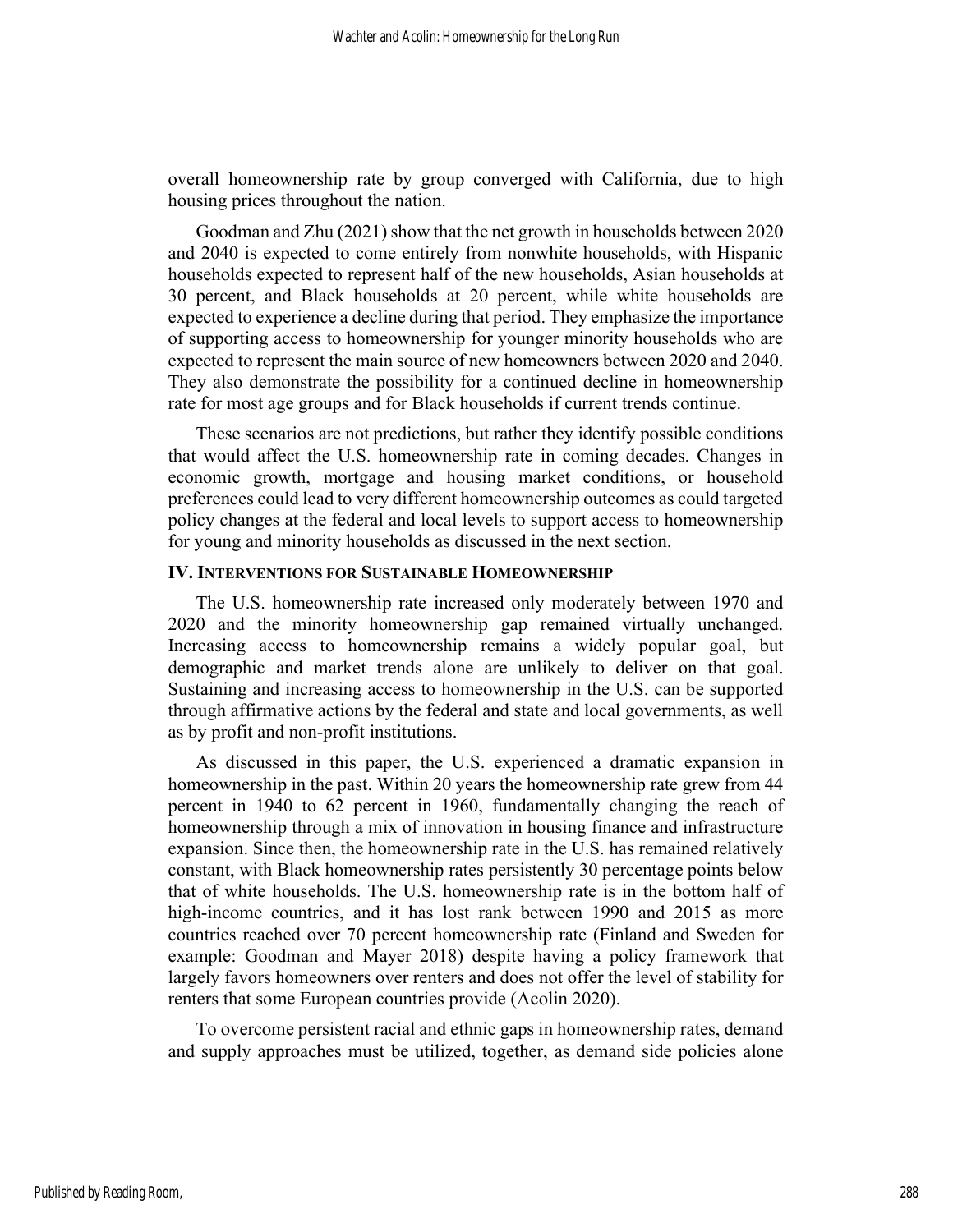will run up against supply constraints causing prices to rise and raising homeownership barriers. There is a chronic undersupply of housing and particularly of affordable entry-level homes for first-time homebuyers. This shortage prevents LMI households, who are disproportionately people of color, from attaining homeownership and the intergenerational wealth building opportunity that homeownership provides.

Entry-level product tends to be the most challenging to build—largely the result of zoning constraints (for example, large swaths of neighborhoods zoned as single family detached (one-unit only) (Freddie Mac 2021). The impact of zoning restrictions is particularly large in metropolitan regions with growing employment (Gyourko and Krimmel 2021).

 Gentrification has also limited the supply of naturally occurring affordable housing in central cities. Not only is the undersupply through new construction of smaller home growing faster than others (Freddie Mac 2021), but gentrification has reversed the economic filtering mechanism and has reduced the supply of affordable housing in newly prosperous urban areas (Couture et al. 2021). Hence, initiatives to preserve existing affordable housing are important (Freeman and Schuetz 2017).

On the demand side, innovations could be explored to expand access to mortgage loans without threatening financial stability. These include alternative credit data reporting and scoring methods that have the potential to expand the pool of eligible borrowers while controlling lender risk taking. In addition, the GSEs could catalyze research and development efforts for alternative underwriting methods that are inclusive of LMI borrowers and persons of color. The GSEs could also advance the design of rehabilitation loan products to preserve existing housing and to overcome appraisal gaps. Research to explore furthering funding of community land trust mortgages and designing lease-to-own loan programs may also be helpful in gentrifying neighborhoods.

The structure of the housing finance system itself can affect the risks and costs of mortgage lending. Loan-level price adjustments imposed by the GSEs after the GFC to incorporate the risk of that event contribute to lower lending to LMI households and people of color. As discussed in Cooperstein et al. (2021), the lower returns on capital required by a utility framework could enable far lower loan level price adjustments. The FHFA enterprise capital framework also imposes new capital and liquidity requirements on the GSEs that significantly increase guarantee fees passed on to customers, disproportionately impacting LMI households, and that should be reviewed. More generally, a stable financial structure that prevents procyclical expansion of credit could minimize financial cycles and housing price volatility (McCoy and Wachter, 2017a) and lower perceived and actual credit risk and mortgage costs.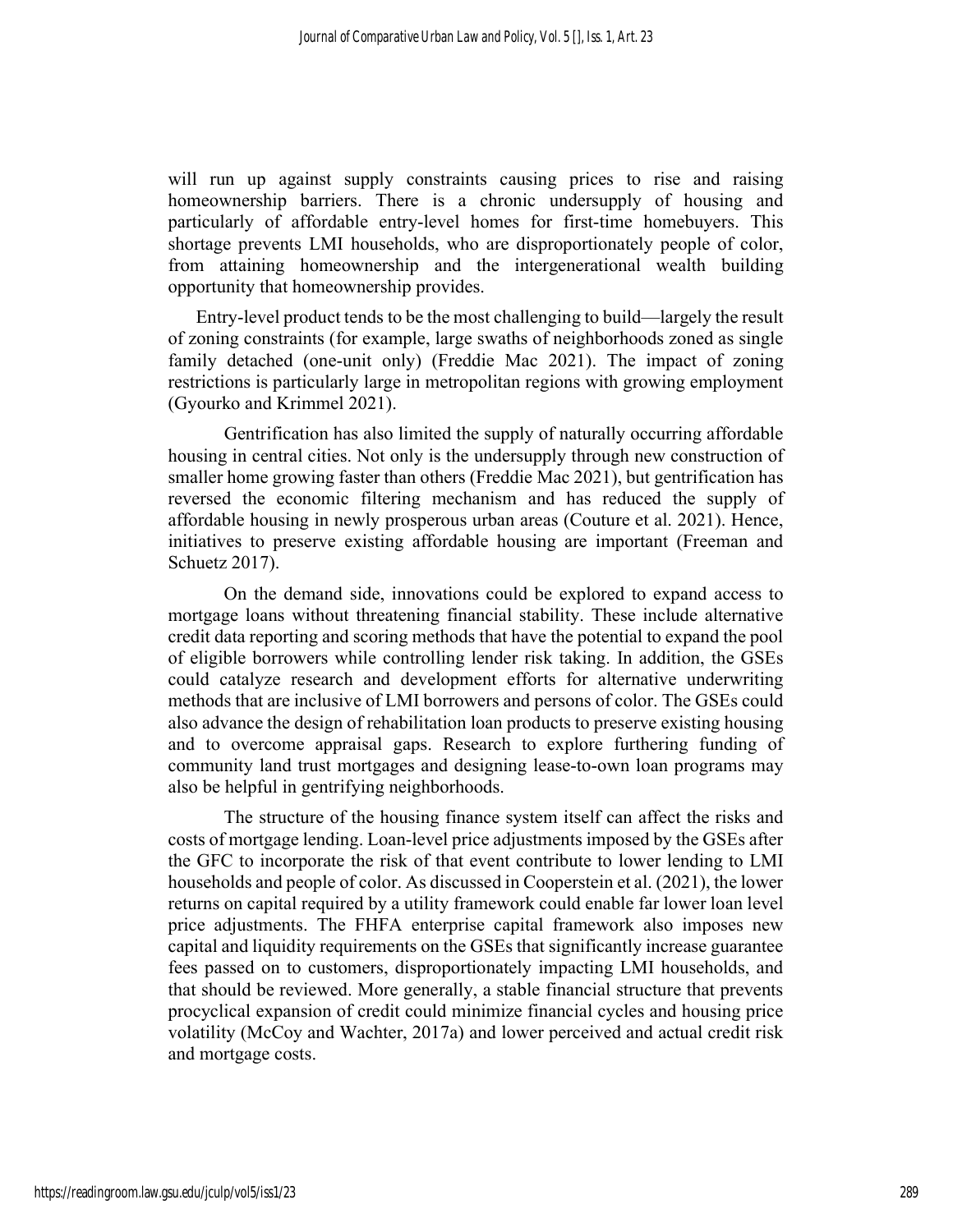Current policy shifts being considered to increase first-time homebuyers' access to funding for down payments include a program that would provide up to \$25,000 in down payment assistance for "first-generation," low-income homebuyers who are "economically- and socially-disadvantaged." (Housing is Infrastructure Act of 2020). Such a program could help mitigate the structural inequality and housing discrimination discussed in Hanifa (2021), which discusses how high-income black homeowners continue to pay higher interest rates than lowincome white homeowners.

There is growing support for the potential of down payment assistance programs as a tool to address the wealth constraint, which has been shown to be most binding of the borrowing constraints and to disproportionately affect minority households whose parents are less likely to be able to assist with a down payment (Choi and Ratcliffe 2021). Although down payment assistance would enable those who can access mortgage markets to purchase a home, it would make little difference for the millions who face structural barriers to mortgage credit, which is why additional effort along the lines discussed above to enable access to mortgage credit for people of color would be useful.

These reforms will have limited impact without corresponding solutions to increase the actual supply of affordable housing. Recent focus on economic infrastructure has illuminated the importance of affordable housing to increase economic opportunity. The Biden administration's proposed infrastructure package includes over \$300 billion in tax credits, grants, direct spending and partnerships to protect and increase the supply of affordable housing in areas with economic opportunity (White House 2021). Affordable housing is a key piece of the nation's economic infrastructure. In addition to the federal government, state and local governments have a key role to play in addressing barriers to building more housing in their communities, particularly in areas that are experiencing sustained employment growth.

In addition to increasing access, it is important to ensure that the LMI households that have achieved homeownership are not disproportionately impacted by the economic disruption that was wrought by the pandemic. Although only roughly 2.2 percent of GSE loans remain in CARES Act forbearance, given the over \$7 trillion in Agency MBS outstanding, this represents \$154 billion of mortgage loans. Given the systemic importance of these securities, it will be critical that authorities continue to emphasize payment deferral and loan modification as the primary loss mitigation waterfall options for homeowners that clearly experienced hardship.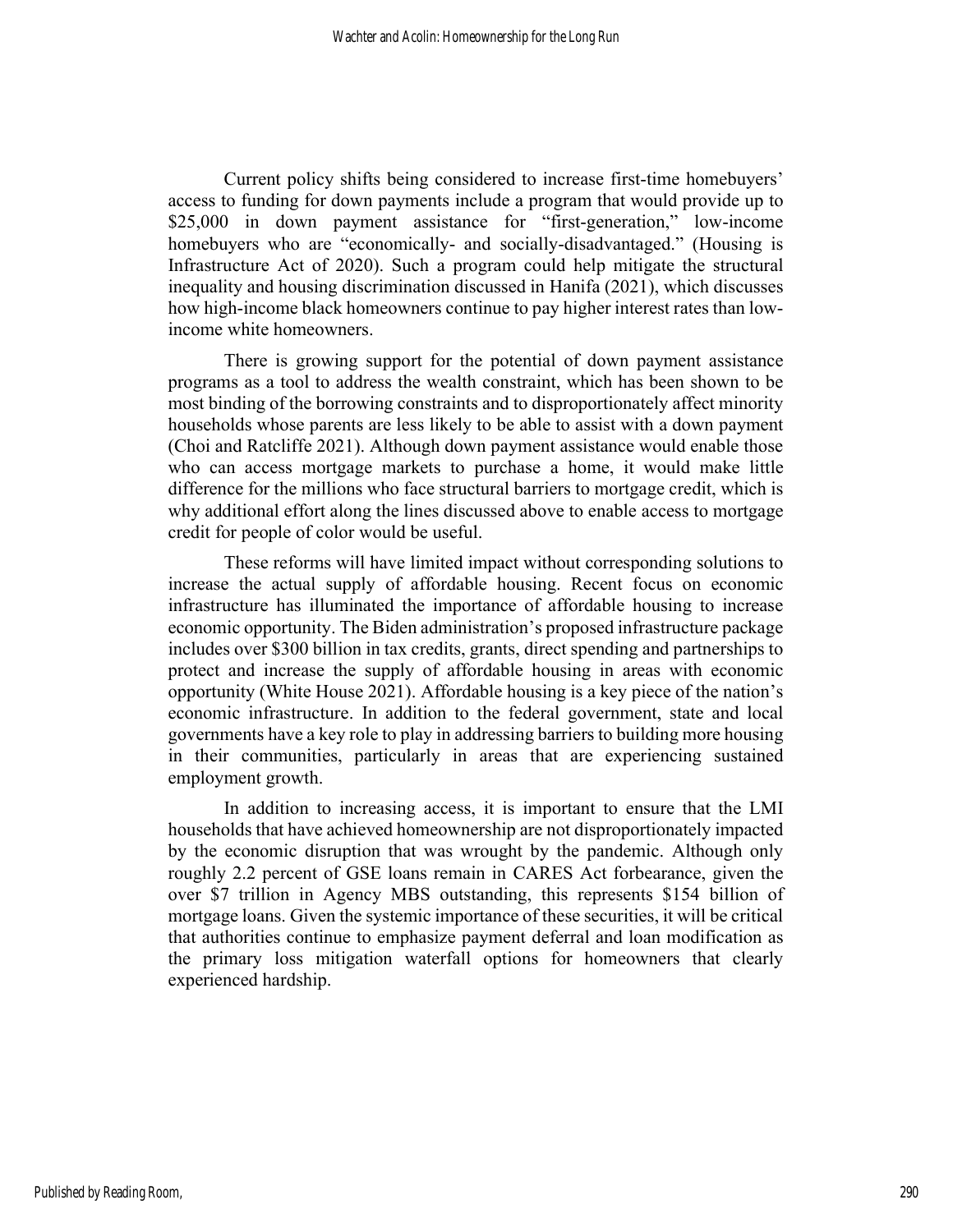## V. CONCLUSION

Homeownership remains central to the aspirations of a large share of the U.S. population. However, without active policies to support access to sustainable mortgage products and lower barriers to supply, homeownership rates are unlikely to increase substantially, and the minority homeownership gap is likely to remain substantial in coming decades. The 2000s housing boom and bust made dramatically clear the financial benefits and risks associated with homeownership and the consequences for households when homeownership is not sustained. The credit expansion through the increased prevalence of non-traditional mortgages funded through private label securities was accompanied by rapid housing price growth but limited expansion in overall homeownership, and in particular no closing of the long-standing minority homeownership gap.

Neutrality in policy between renter and owner choice can be desirable if renters are able to achieve security of tenure and can be relatively insulated against rising housing costs through long-term rental contracts. This is not the case in the U.S. where homeownership remains an important element of achieving residential stability and building wealth. As rents and housing prices rise, homeownership provides stability for families with consequent improved educational outcomes. Policies to support homeownership are aligned with public opinion's stated desire for homeownership. In order to expand homeownership sustainably and address the minority homeownership gap, interventions need to be targeted toward first time homebuyers.

Actions are required to support a stable housing finance system that provide affordable long-term credit to a broad range of borrowers in a way that sustainably expands the lending production possibility frontier. In addition, innovative programs to provide down payment and closing cost assistance to alleviate the wealth constraint and maintain price to income low to address the income constraints are needed to address existing inequalities in access to credit and access to parental wealth.

Without actions from the federal, state, and local governments along with foundations, non-profits, and employers to support access to homeownership to a broad segment of the population, it is possible that the homeownership rate will decline from the 63-65 percent level that has characterized the last 50 years. Addressing the barriers to homeownership is not at odds with the stability of the financial system, and, in fact, long term affordable access to mortgages requires assuring that stability.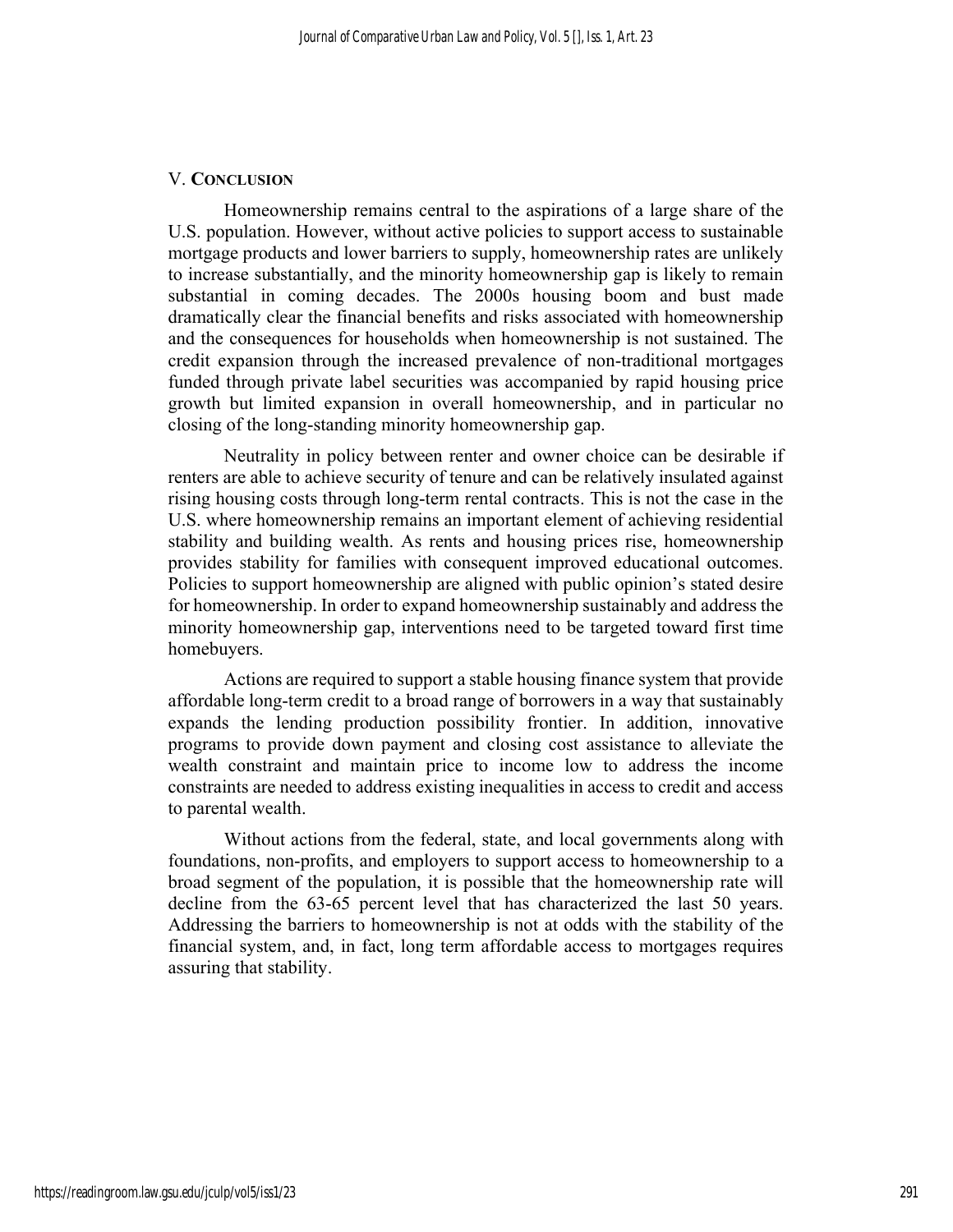#### **REFERENCES**

Acolin, A. (2020). Owning vs. Renting: the benefits of residential stability?. Housing Studies, 1-24.

- Acolin, A., An, X., Bostic, R. W., & Wachter, S. M. (2017). Homeownership and nontraditional and subprime mortgages. Housing Policy Debate, 27(3), 393-418.
- Acolin, A., An, X., & Wachter, S. M. (2019a). Lending Competition and Non-Traditional Mortgages. The Wharton School, University of Pennsylvania, Samuel Zell and Robert Lurie Real Estate Center, working paper, (804).
- Acolin, A., Bricker, J., Calem, P., & Wachter, S. (2016a). Borrowing constraints and homeownership. American Economic Review, 106(5), 625-29.
- Acolin, A., Calem, P., Jagtiani, J., & Wachter, S. (2018). First-time homebuyers: toward a new measure. *Cityscape*, 20(1), 193-204.
- Acolin, A., Goodman, L. S., & Wachter, S. M. (2016b). A renter or homeowner nation?. Cityscape, 18(1), 145-158.
- Acolin, A., Goodman, L., & Wachter, S. M. (2019b). Accessing homeownership with credit constraints. Housing Policy Debate, 29(1), 108-125.
- Acolin, A., Lin, D., & Wachter, S. M. (2019c). Endowments and minority homeownership. Cityscape, 21(1), 5-62.
- Acolin, A., & Wachter, S. (2017). Opportunity and housing access. Cityscape, 19(1), 135-150.
- Acolin, A., & Wachter, S. M. (2021). Why are more young adults living with their parents? Working Paper.
- Adelino, M., Schoar, A., & Severino, F. (2016). Loan originations and defaults in the mortgage crisis: The role of the middle class. The Review of Financial Studies, 29(7), 1635-1670.
- An, X., Bostic, R. W., Deng, Y., Gabriel, S. A., Green, R. K., & Tracy, J. (2007). GSE Loan Purchases, the FHA, and Housing Outcomes in Targeted, Low-Income Neighborhoods [with Comments]. Brookings-Wharton Papers on Urban Affairs, 205-256.
- Bayer, P., Ferreira, F., & Ross, S. L. (2016). The vulnerability of minority homeowners in the housing boom and bust. American Economic Journal: Economic Policy, 8(1), 1-27
- Bostic, R., Chomsisengphet, S., Engel, K. C., McCoy, P. A., Pennington-Cross, A., & Wachter, S. (2012). Mortgage product substitution and state anti-predatory lending laws: better loans and better borrowers?. Atlantic Economic Journal, 40(3), 273-294.
- Bostic, R. W., & Gabriel, S. A. (2006). Do the GSEs matter to low-income housing markets? An assessment of the effects of the GSE loan purchase goals on California housing outcomes. Journal of Urban Economics, 59(3), 458-475.
- Bostic, R. W., & Robinson, B. L. (2003). Do CRA agreements influence lending patterns?. Real Estate Economics, 31(1), 23-51.
- Bostic, R. W., & Surette, B. J. (2001). Have the doors opened wider? Trends in homeownership rates by race and income. The Journal of Real Estate Finance and Economics, 23(3), 411-434.
- Buchak, G., Matvos, G., Piskorski, T., & Seru, A. (2018). Fintech, regulatory arbitrage, and the rise of shadow banks. Journal of Financial Economics, 130(3), 453-483.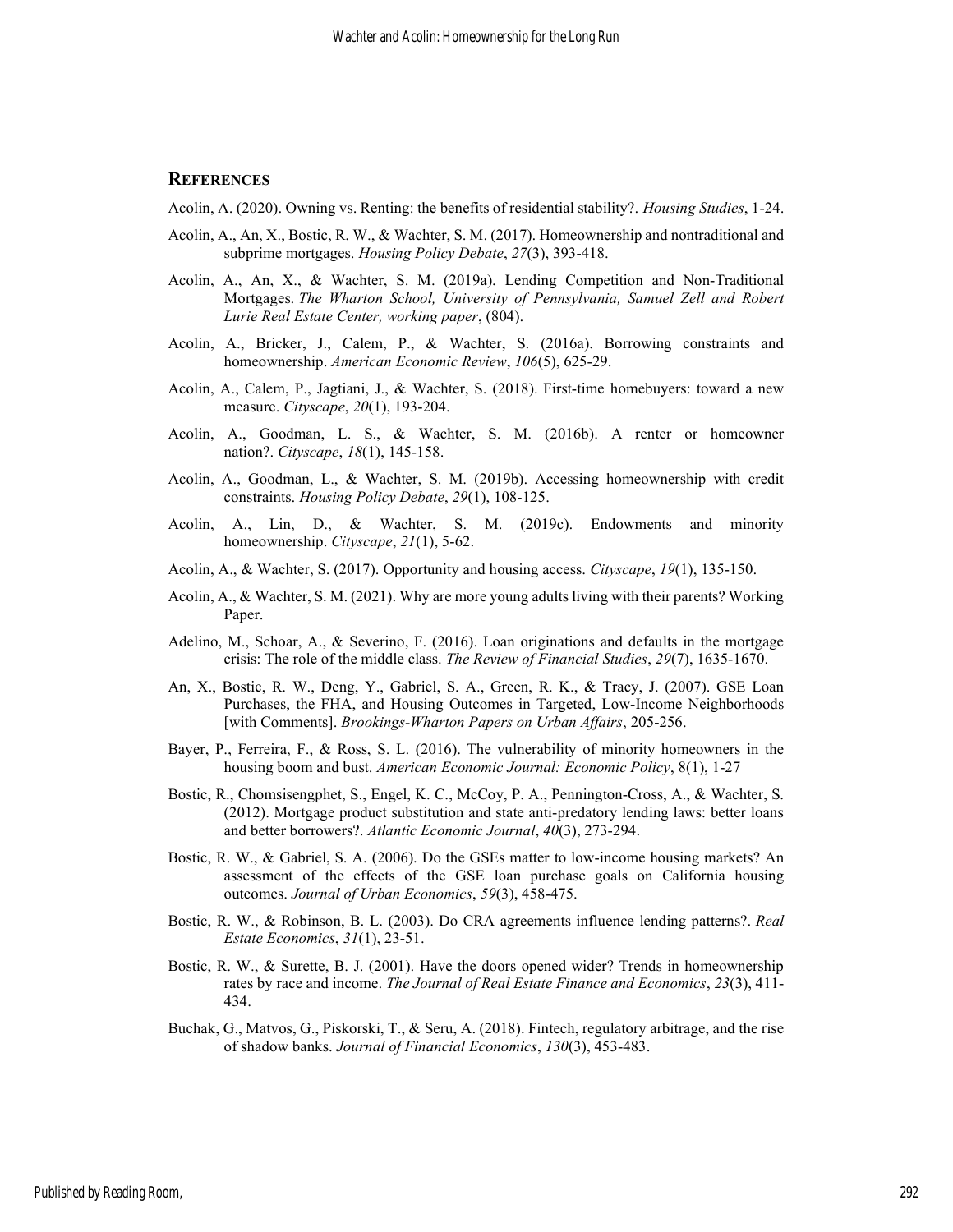- Choi, J. H., McCargo, A., Neal, M., Goodman, L., & Young, C. (2019). Explaining the Black-White homeownership gap. Washington, DC: Urban Institute. Retrieved March, 25, 2021.
- Choi, J. H., & Ratcliffe, J. (2021). Down Payment Assistance Focused on First-Generation Buyers Could Help Millions Access the Benefits of Homeownership. https://www.urban.org/urban-wire/down-payment-assistance-focused-first-generationbuyers-could-help-millions-access-benefits-homeownership
- Cooperstein, R., Fears, K. & Wachter, S. (2021). Government-Sponsored Enterprises: Their Viability as Public Utilities. Housing Policy Debate, 31(1), 33-50.
- Couture, V., Gaubert, C., Handbury, J., & Hurst, E. (2019). Income growth and the distributional effects of urban spatial sorting (No. w26142). National Bureau of Economic Research.
- Eggers, F. J., & Burke, P. E. (1996). Can the national homeownership rate be significantly improved by reaching underserved markets?. Housing Policy Debate, 7(1), 83-101.
- Fetter, D. K. (2013). How do mortgage subsidies affect home ownership? Evidence from the midcentury GI bills. American Economic Journal: Economic Policy, 5(2), 111-47.
- Favara, G., & Imbs, J. (2015). Credit supply and the price of housing. American Economic Review, 105(3), 958-92.
- Freddie Mac. (2021). Housing Supply: A Growing Deficit. http://www.freddiemac.com/research/insight/20210507\_housing\_supply.page
- Freeman, L. & Wachter, S. (2017). Producing Affordable Housing in Rising Markets: What Works? Cityscape, 19(1), 217-236.
- Gabriel, S. A., & Rosenthal, S. (2008, June). The GSEs, CRA, and homeownership in targeted underserved neighborhoods. In Conference on Built Environment: Access, Finance, and Policy (pp. 202-29). Cambridge, MA: Lincoln Institute of Land Policy.
- Gabriel, S. A., & Rosenthal, S. S. (2015). The boom, the bust and the future of homeownership. Real Estate Economics, 43(2), 334-374.
- Golding, E., Goodman, L. S., Green, R., & Wachter, S. (2021). The Mortgage Market as a Stimulus Channel in the COVID-19 Crisis. Housing Policy Debate, 31(1), 66-80.
- Goodman, L. (2021). Should Young Adults Stretch Financially to Buy a Home? Wall Street Journal, https://www.wsj.com/articles/should-young-adults-stretch-financially-to-buy-a-home-11620133200
- Goodman, L. S., Kaul, K., & Zhu, J. (2020). Mortgage Credit Availability for Self-Employed Households. The Journal of Structured Finance, 25(4), 7-19.
- Goodman, L. S., & Mayer, C. (2018). Homeownership and the American dream. Journal of Economic Perspectives, 32(1), 31-58.
- Goodman, L. S., Pendall, R., & Zhu, J. (2015). Headship and Homeownership: What Does the Future Hold? Washington, DC: Urban Institute. http://www.urban.org/sites/default/files/2000257- headship-and-homeownership-whatdoes-the-future-hold.pdf.
- Goodman, L., & Zhu, J. (2021). The Future of Headship and Homeownership. Washington, DC: Urban Institute. https://www.urban.org/sites/default/files/publication/103501/the-futureof-headship-and-homeownership\_0.pdf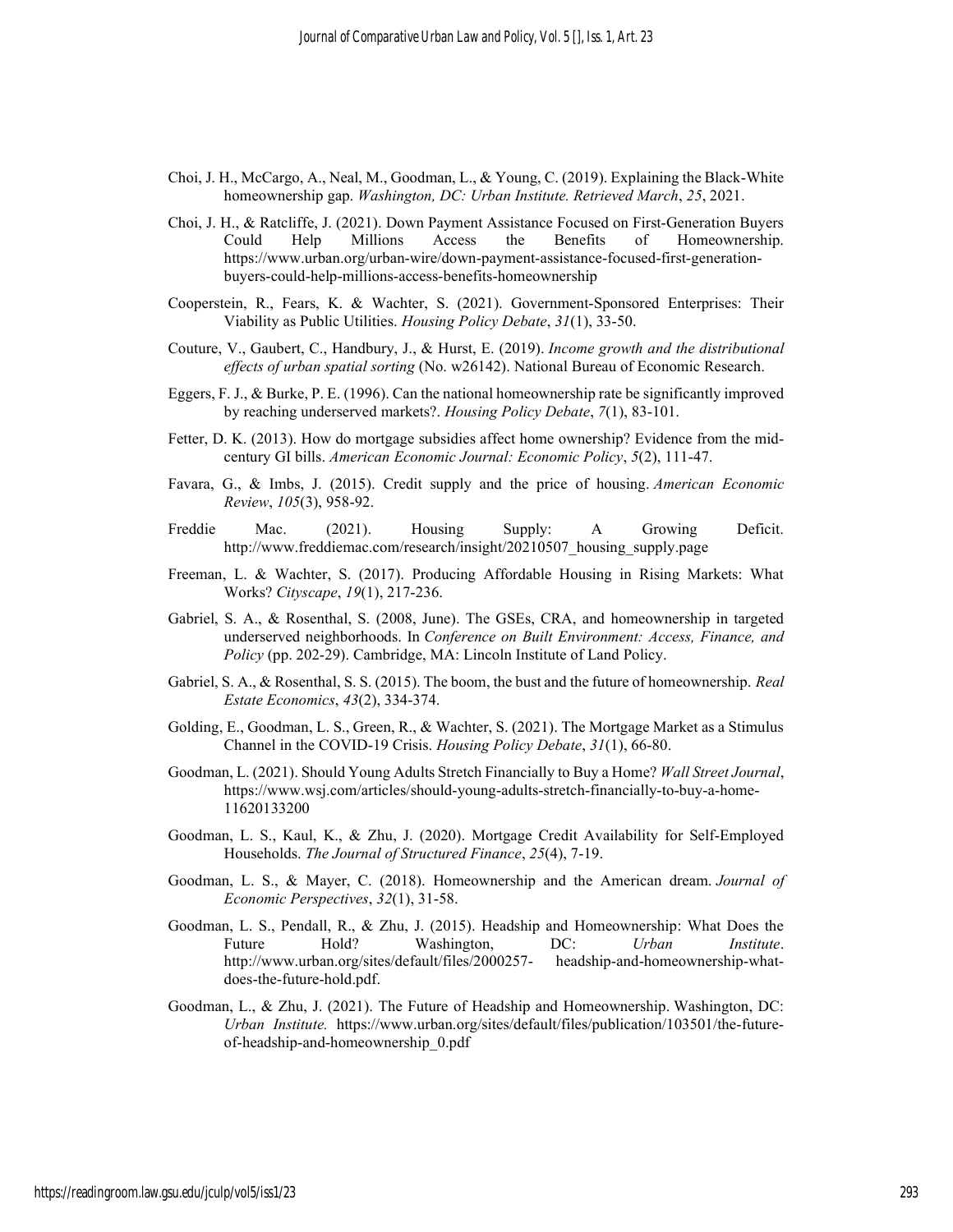- Goodman, L., Zhu, J., & George, T. (2015). "The Impact of Tight Credit Standards on 2009–13 Lending." Washington, DC: Urban Institute.
- Green, R. K., & Wachter, S. M. (2005). The American mortgage in historical and international context. Journal of Economic Perspectives, 19(4), 93-114.
- Green, R. K., & White, M. J. (1997). Measuring the benefits of homeowning: Effects on children. Journal of urban economics, 41(3), 441-461.
- Gyourko, J., & Krimmel, J. (2021). The impact of local residential land use restrictions on land values across and within single family housing markets. Journal of Urban Economics, 103374.
- Gyourko, J., Linneman, P., & Wachter, S. (1999). Analyzing the relationships among race, wealth, and home ownership in America. Journal of Housing Economics, 8(2), 63-89.
- Hanifa, R. (2021). High-income black homeowners receive higher interest rates than low-income white homeowners. https://www.jchs.harvard.edu/blog/high-income-black-homeownersreceive-higher-interest-rates-low-income-white-homeowners
- Hanson, S. G., Kashyap, A. K., & Stein, J. C. (2011). A macroprudential approach to financial regulation. Journal of economic Perspectives, 25(1), 3-28.
- Haurin, D. R. (2016). The future course of U.S. homeownership rates. Cityscape, 18(1), 159-162.
- Haurin, D. R., Hendershott, P. H., & Wachter, S. M. (1996). Borrowing constraints and the tenure choice of young households.
- Henderson, J. V., & Ioannides, Y. M. (1983). A model of housing tenure choice. The American Economic Review, 73(1), 98-113.
- Housing is Infrastructure Act of 2020, H.R. 5187, 116<sup>th</sup> Cong. (2020).
- HUD (1994). U.S. Housing Market Conditions: 2<sup>nd</sup> Quarter 1994. https://www.huduser.gov/periodicals/ushmc/hmc2q94.txt
- Lee, H., Myers, D., Painter, G., Thunell, J., & Zissimopoulos, J. (2020). The role of parental financial assistance in the transition to homeownership by young adults. Journal of Housing Economics, 47, 101597.
- Levitin, A.J., Pavlov, A.D. & Wachter, S.M. (2012). The Dodd-Frank Act and Housing Finance: Can It Restore Private Risk Capital to the Securitization Market? Yale Journal on Regulation, 29(1), 155-180.
- Levitin, A. J., & Wachter, S. M. (2011). Explaining the housing bubble. Geo. LJ, 100, 1177.
- Levitin, A. J., & Wachter, S. M. (2013). Why housing?. Housing Policy Debate, 23(1), 5-27.
- Levitin, A. J., & Wachter, S. M. (2020). The great American housing bubble: what went wrong and how we can protect ourselves in the future. Harvard University Press.
- Linneman, P., & Wachter, S. (1989). The impacts of borrowing constraints on homeownership. Real Estate Economics, 17(4), 389-402.
- MBA. (2021). Mortgage Delinquencies Decrease in the First Quarter of 2021. https://www.mba.org/2021-press-releases/may/mortgage-delinquencies-decrease-in-thefirst-quarter-of-2021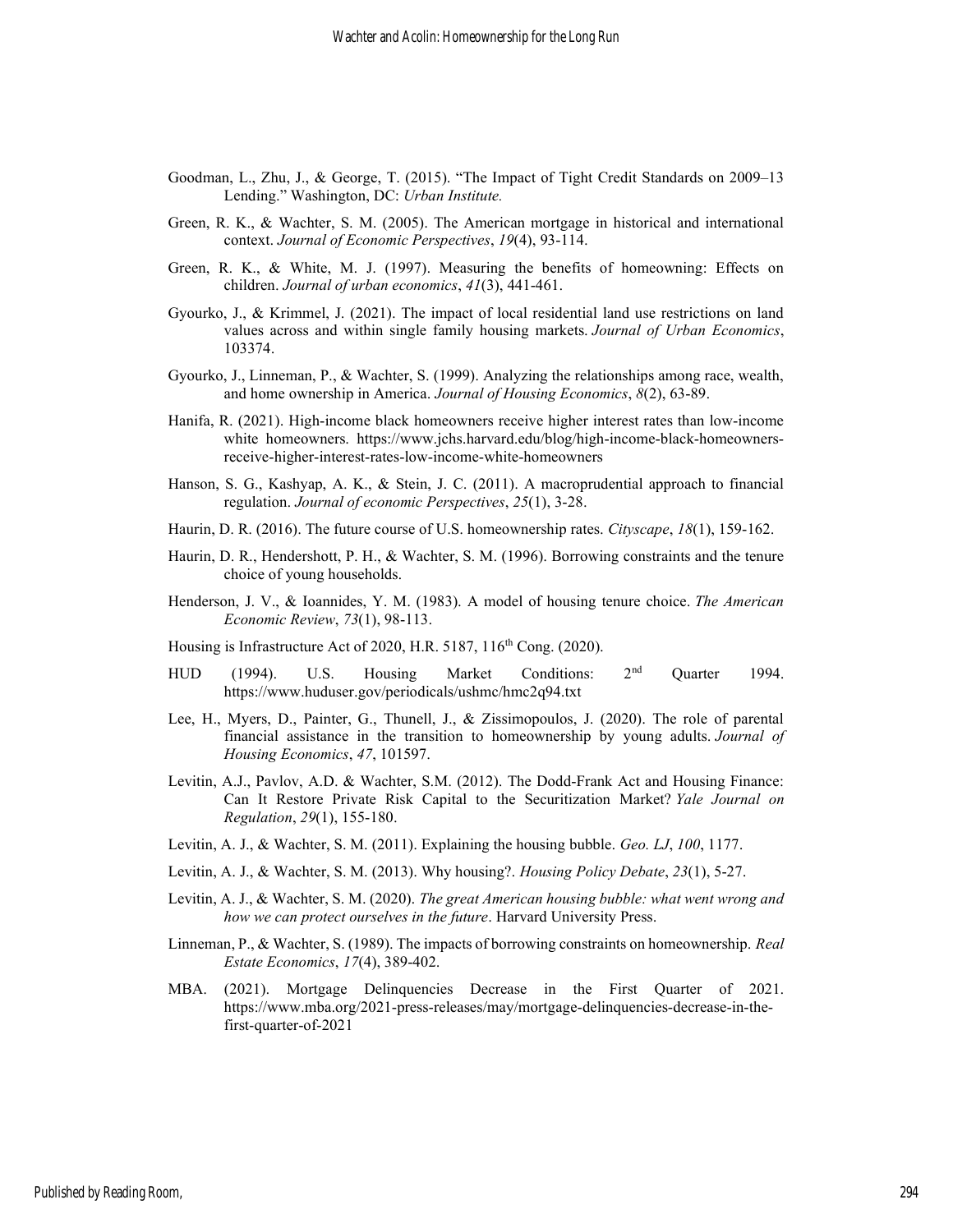- McCabe, B. J. (2016). No place like home: Wealth, community, and the politics of homeownership. Oxford University Press.
- McCargo, A., Choi, J. H., & Golding, E. (2019). Building Black homeownership bridges: A fivepoint framework for reducing the racial homeownership gap. Washington, DC: Urban Institute.
- McCoy, P. A., & Wachter, S. M. (2017a). Why cyclicality matters to access to mortgage credit. BCJL & Soc. Just., 37, 361.
- McCoy, P. A., & Wachter, S. M. (2017b). Representations and Warranties: Why They Did Not Stop the Crisis. In Fennell, L. & Keys, B. (Eds.) Evidence and Innovation in Housing Law and Policy. Cambridge University Press.
- McCoy, P. A., & Wachter, S. M. (2019). Why the ability-to-repay rule is vital to financial stability. Geo. LJ, 108, 649.
- McCoy, P. A., & Wachter, S. M. (2020). The macroprudential implications of the qualified mortgage debate. Law & Contemp. Probs., 83, 21.
- Mian, A., & Sufi, A. (2017). Fraudulent income overstatement on mortgage applications during the credit expansion of 2002 to 2005. The Review of Financial Studies, 30(6), 1832-1864.
- Myers, D., & Lee, H. (2016). Cohort momentum and future homeownership: The outlook to 2050. Cityscape, 18(1), 131-144.
- Myers, D., Lee, H., & Simmons, P. A. (2020). Cohort insights into recovery of Millennial homeownership after the Great Recession. Journal of Housing Economics, 47, 101619.
- Myers, D., Painter, G., Zissimopoulos, J., Lee, H., & Thunell, J. (2019). Simulating the change in young adult homeownership through 2035: Effects of growing diversity and rising educational attainment. Housing Policy Debate, 29(1), 126-142.
- Nelson, A. C. (2016). On the plausibility of a 53-percent homeownership rate by 2050. Cityscape, 18(1), 125-130.
- Nelson, A. C. (2020). The Great Senior Short-Sale or Why Policy Inertia Will Short Change Millions of America's Seniors. JCULP, 4, 470.
- Pinto, E. (2021). The Fed's Easy Credit Policies Are Widening Wealth Inequality as They Fuel Persistent Home Price Inflation. https://www.aei.org/research-products/report/the-fedseasy-credit-policies-are-widening-wealth-inequality-as-they-fuel-persistent-home-priceinflation/
- Schill, M., & Wachter, S. (1995). Spatial Bias of Federal Housing Law and Policy: Concentrated Poverty in Urban America. University of Pennsylvania Law Review, 143(5), 1285.
- Stiglitz, J. E., & Weiss, A. (1981). Credit rationing in markets with imperfect information. The American economic review, 71(3), 393-410.
- Urban Institute. (2021). Housing Finance at a Glance: a Monthly Chartbook. https://www.urban.org/sites/default/files/publication/103746/housing-finance-at-aglance-a-monthly-chartbook-february-2021\_0.pdf
- Wachter, S. (2021). Should Young Adults Stretch Financially to Buy a Home? Wall Street Journal, https://www.wsj.com/articles/should-young-adults-stretch-financially-to-buy-a-home-11620133200